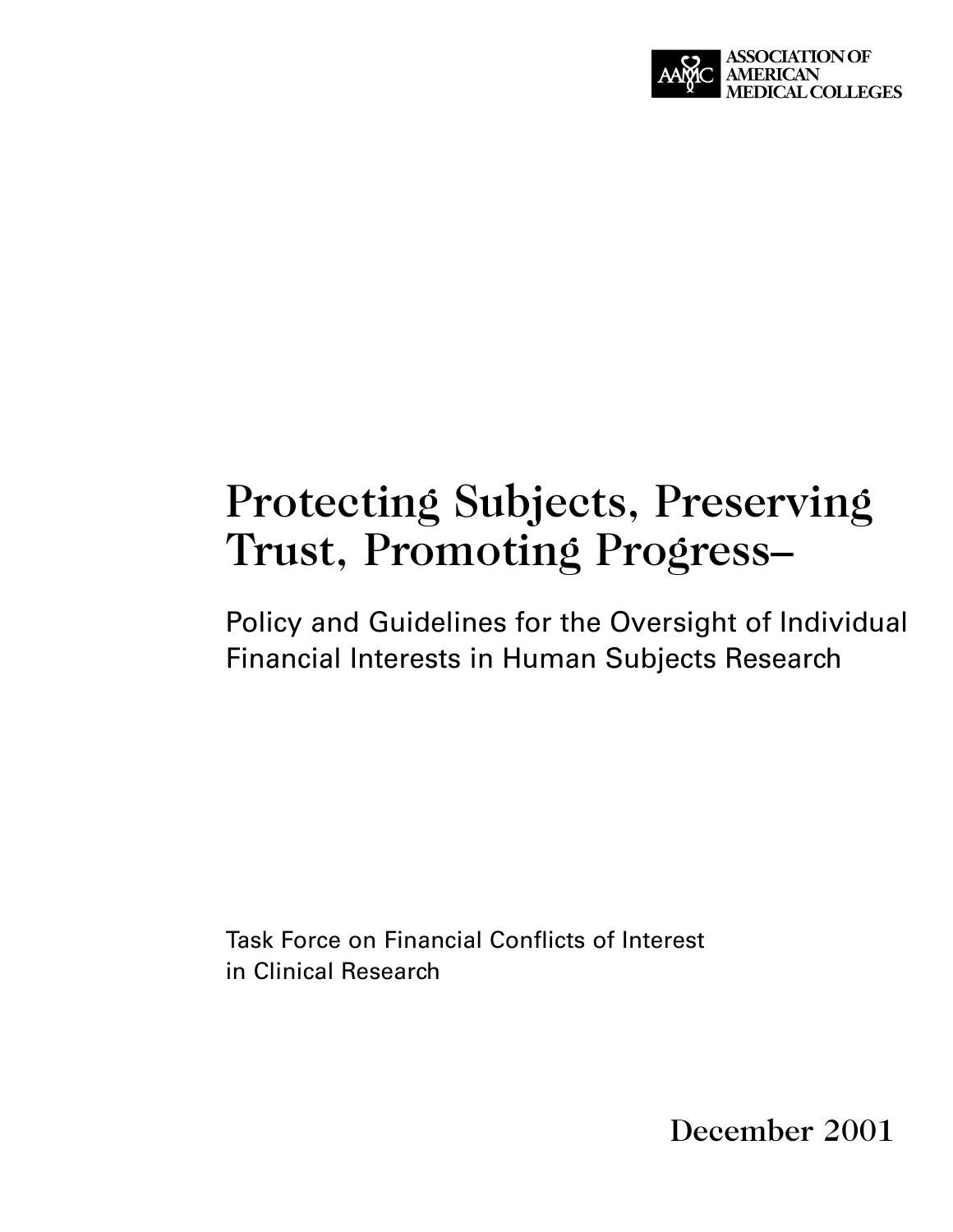

#### **AAMC Task Force on Financial Conflicts of Interest In Clinical Research**

**Task Force Chair**

*William Danforth, M.D.*  Chancellor Emeritus and Vice-Chairman, Board of Trustees, Washington University at St. Louis

*John Thomas Bigger, M.D.* Professor of Medicine and Pharmacology Columbia University

*Frank Davidoff, M.D.*  Editor Annals of Internal Medicine

*Martin J. Delaney* Founding Director Project Inform

*Susan Dentzer*  NewsHour with Jim Lehrer

*Susan H. Ehringhaus, Esq.* Vice Chancellor and General Counsel University of North Carolina at Chapel Hill

*Ginger Graham* Group Chairman Guidant Corporation

*Susan Hellmann, M.D., M.P.H.\*\** Chief Medical Officer Genentech

*Jeffrey Kahn, Ph.D., M.P.H.* **Director** Center for Bioethics University of Minnesota

*Marvin Kalb* Executive Director, Washington Office Joan Shorenstein Center for the Press, Politics and Public Policy John F. Kennedy School of Government

*Russel E. Kaufman, M.D.* Vice Dean Education and Academic Affairs Duke University School of Medicine

*Robert P. Kelch, M.D.* Dean University of Iowa College of Medicine *Mark R. Laret* Chief Executive Officer University of California, San Francisco Medical Center

*Joan S. Leonard, Esq.* Vice President and General Counsel Howard Hughes Medical Institute

*Ronald Levy, M.D.* Robert K. and Helen K. Summy Professor in the School of Medicine Stanford University

*Constance E. Lieber* President NARSAD

*Joseph B. Martin, M.D., Ph.D.* Dean, Faculty of Medicine Harvard Medical School

*Edward D. Miller, M.D.* Dean, Johns Hopkins School of Medicine CEO, Johns Hopkins Medicine

*Thomas H. Murray, Ph.D.* President and Chief Executive Officer The Hastings Center

*Charles P. O'Brien, M.D., Ph.D.* Chief of Psychiatry Philadelphia Veterans Affairs Medical Center Kenneth Appel Professor and Vice-Chair of Psychiatry University of Pennsylvania

*Hon. John E. Porter, Esq.*  Partner Hogan and Hartson, L.L.P.

*Roger Porter, M.D.*  Vice President Clinical Research and Development Wyeth-Ayerst Research

*Paul G. Ramsey, M.D.* Vice President for Medical Affairs and Dean of the School of Medicine University of Washington

*Dorothy K. Robinson, Esq.* Vice President and General Counsel Yale University

*Hedrick Smith\** President Hedrick Smith Productions, Inc.

*Frances M. Visco, Esq.* President The National Breast Cancer Coalition

*Savio Woo, Ph.D.* Director and Professor Institute for Gene Therapy Mount Sinai School of Medicine

*Alastair J.J. Wood, M.D.*  Assistant Vice Chancellor for Research Professor of Medicine Professor of Pharmacology Vanderbilt University School of Medicine

**AAU Liason** *Richard J. Turman* Director of Federal Relations The Association of American Universities 1200 New York Avenue, NW, Suite 550

**AAMC Staff** *David Korn, M.D.* Senior Vice President Association of American Medical Colleges Division of Biomedical and Health Sciences Research

*Jennifer Kulynych, J.D., Ph.D.* Director Association of American Medical Colleges Division of Biomedical and Health Sciences Research

\* Due to unanticipated professional obligations arising from the September 11th, 2001, attacks, Hedrick Smith was unable to participate in the drafting of this report.

\*\* Susan Hellman, M.D., declines to endorse the report, primarily due to her concern that its recommendations present an impediment to research innovation.



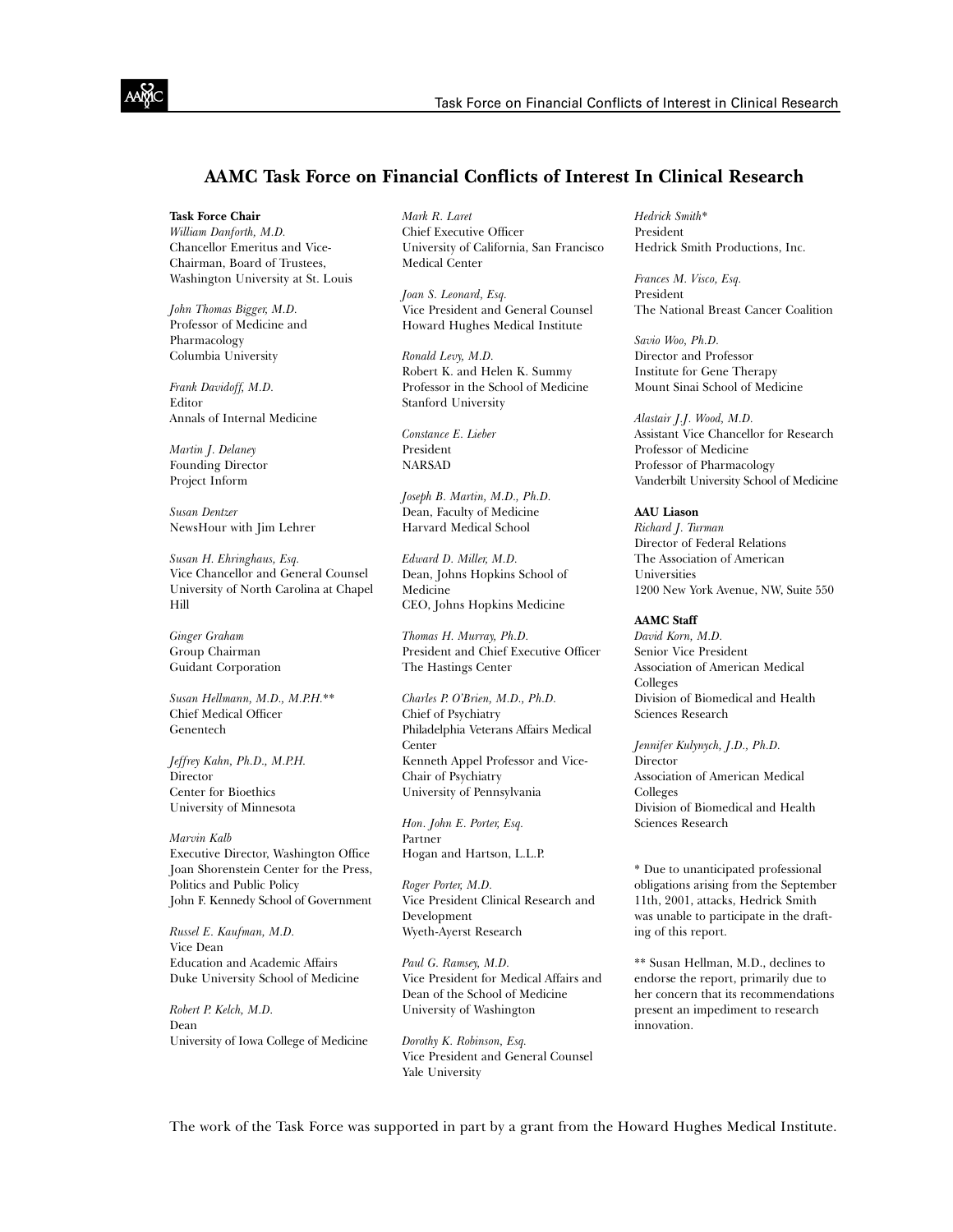

### **Preface**

In October of 2000, in a speech entitled *Trust Us to Make A Difference*, Dr. Jordan Cohen, President of the Association of American Medical Colleges (AAMC), announced the formation of a new Task Force on Conflicts of Interest in Clinical Research chaired by Dr. William Danforth, Chancellor Emeritus of Washington University of St. Louis.1 Dr. Cohen charged this Task Force to respond to deepening public concern over researchers' perceived conflicts of interest by forging consensus principles and guidelines for the oversight of financial interests in research involving human subjects.

To achieve a broad consensus in support of new policy recommendations, the AAMC selected Task Force members not only from the leadership of academic medicine, but also from the ranks of prominent clinical investigators, patient representatives, former legislators, drug and device company executives, and journalists. The Task Force met in May and September of 2001 and engaged in consultation and extensive deliberations.<sup>2</sup> The first product of these efforts is this document, entitled *Guidelines for Developing and Implementing A Policy Concerning Individual Financial Interests in Research*. The 2001 *Guidelines* are intended to augment and impart greater specificity to the AAMC's 1990 *Guidelines for Dealing with Faculty Conflicts of Commitment and Conflicts of Interest in Research*.

In creating new guidance, Task Force members drew upon their varied experience as discoverers, developers, producers, and consumers of medical products, but remained focused on a shared objective: to preserve public trust in clinical research while sustaining medical progress. As a result, the 2001 *Guidelines* recommend policies that will strengthen the protection of human subjects, while enabling the robust, productive collaborations between industry and academic medicine that have developed in the past three decades and have contributed greatly to improvements in patient care and to the success of American medicine.

The 2001 *Guidelines* provide a model for baseline standards and practices in the oversight of financial interests in research. This guidance addresses the financial interests of

 $1$  Cohen, J.J. Trust us to make a difference: Ensuring public confidence in the integrity of clinical research. Acad. Med. 2001; 76:209-214.

<sup>&</sup>lt;sup>2</sup>The Task Force acknowledges the prior efforts of a group of leaders from academic medicine who met in November of 2000 for a consensus conference moderated by Dr. Joseph B. Martin, Dean of the Faculty of Medicine at Harvard Medical School. The Consensus Statement produced by this group contains a number of the recommendations endorsed in the AAMC's 2001 *Guidelines*.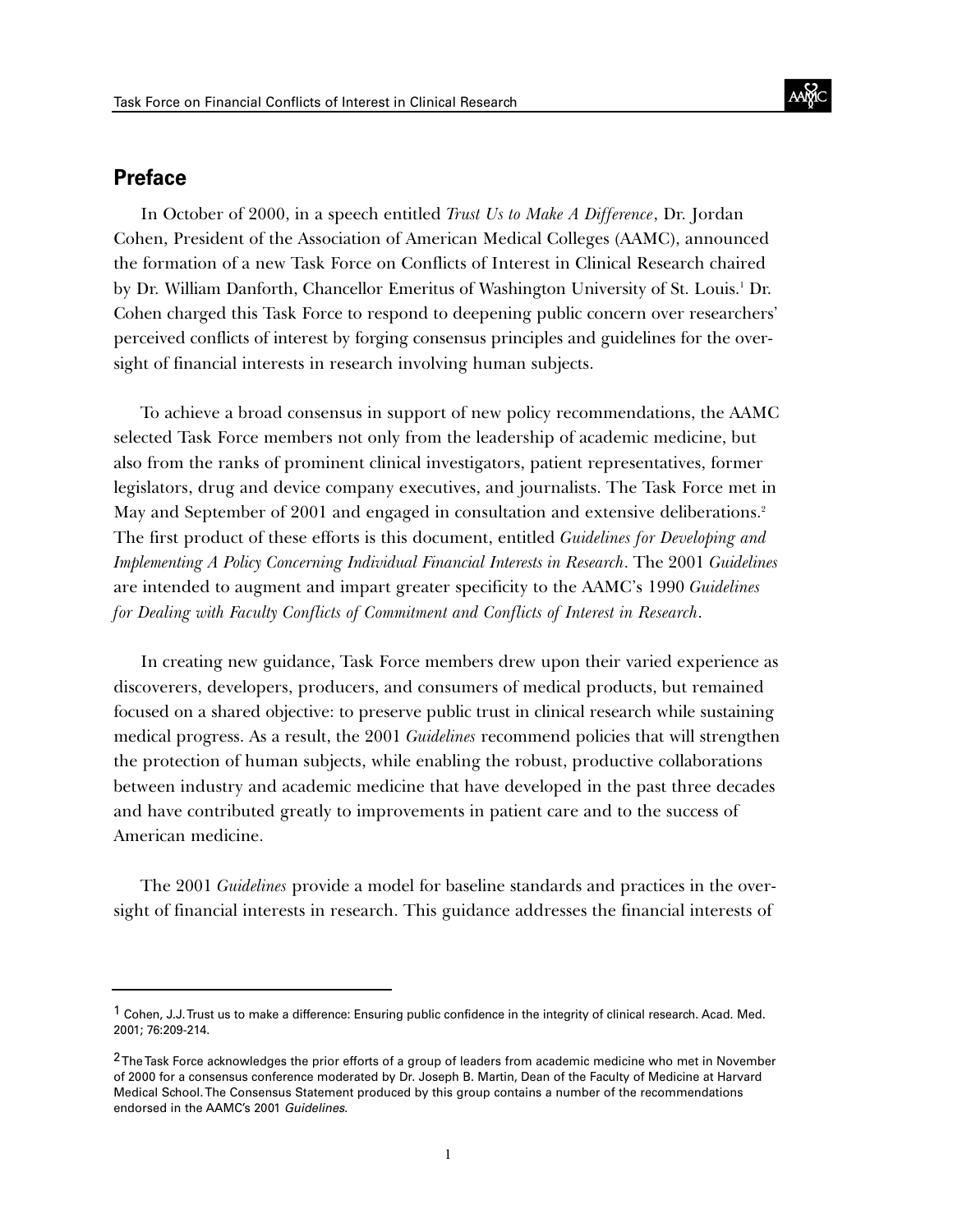

individual faculty, staff, employees, students, fellows and trainees of our member institutions. Currently, the Task Force is considering principles for oversight of the financial interests that institutions and their officers may hold in human subjects research. Informed by these deliberations, the AAMC intends to issue a second guidance document on institutional financial interests in human subjects research within the coming year.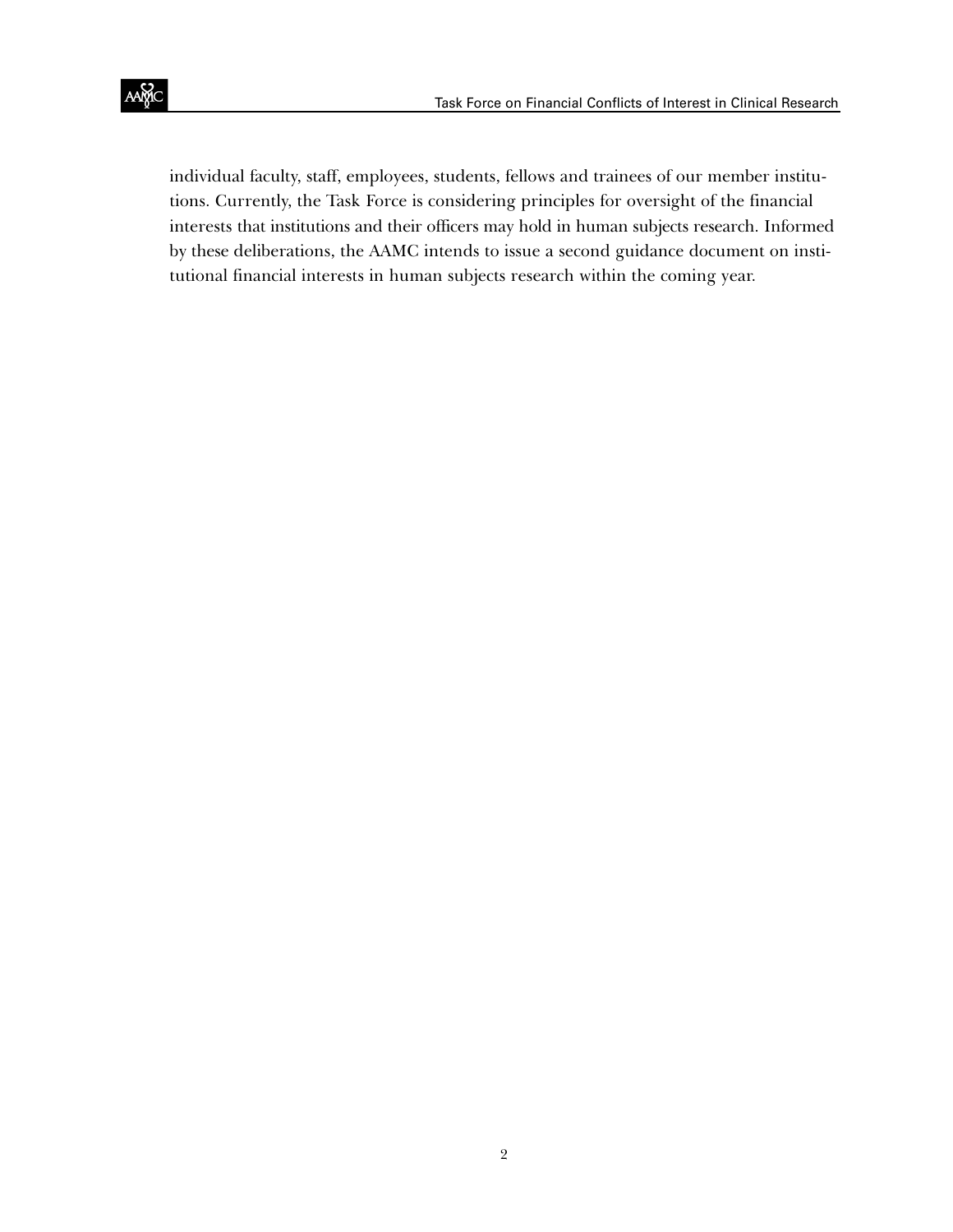

## **I. Introduction**

Institutions in which faculty, staff, or students conduct research involving human subjects must ensure that the safety and welfare of those subjects and the integrity of the research are never subordinated to, or compromised by, financial interests or the pursuit of personal gain. The AAMC Task Force on Financial Conflicts of Interest in Clinical Research acknowledges significant ongoing public concern about the existence of financial interests in human subjects research, and strongly encourages academic institutions to respond in ways that instill confidence in their capacity to identify these interests and to manage them safely and effectively.

Competing interests, particularly those engendered by a desire to advance scientific knowledge or to achieve professional recognition, are an inescapable fact of academic life. Most are managed through institutional policies and practices, and through the constraints imposed by the scientific method.3 Yet financial interests in human subjects research are distinct from other interests inherent in academic life that might impart bias or induce improper behavior, because financial interests are discretionary, and because the perception is widespread that they may entail special risks. Specifically, opportunities to profit from research may affect - or appear to affect - a researcher's judgements about which subjects to enroll, the clinical care provided to subjects, even the proper use of subjects' confidential health information. Financial interests also threaten scientific integrity when they foster real or apparent biases in study design, data collection and analysis, adverse event reporting, or the presentation and publication of research findings.

At the same time, a principled partnership between industry and academia is essential if we are to preserve medical progress and to continue to improve the health of our citizenry. The generous public support of scientific research in America's universities since World War II has been predicated on the expectation that scientific advancements will yield tangible public benefits - a robust economy, strong national security, and a healthy citizenry. Yet, public research support is, for the most part, purposefully limited in scope to basic research, and essentially ceases at the point at which scientific invention enters the pathway of product development. In biomedicine, with rare exceptions, it is the private sector, not academia, that develops diagnostic, therapeutic, and preventative products and brings them to market. At the crucial interface between innovation and development, researchers from academic medicine often play a critical role by conducting the

<sup>3</sup> D. Korn, Conflicts of interest in biomedical research. JAMA 2000; 284: 2234-2237.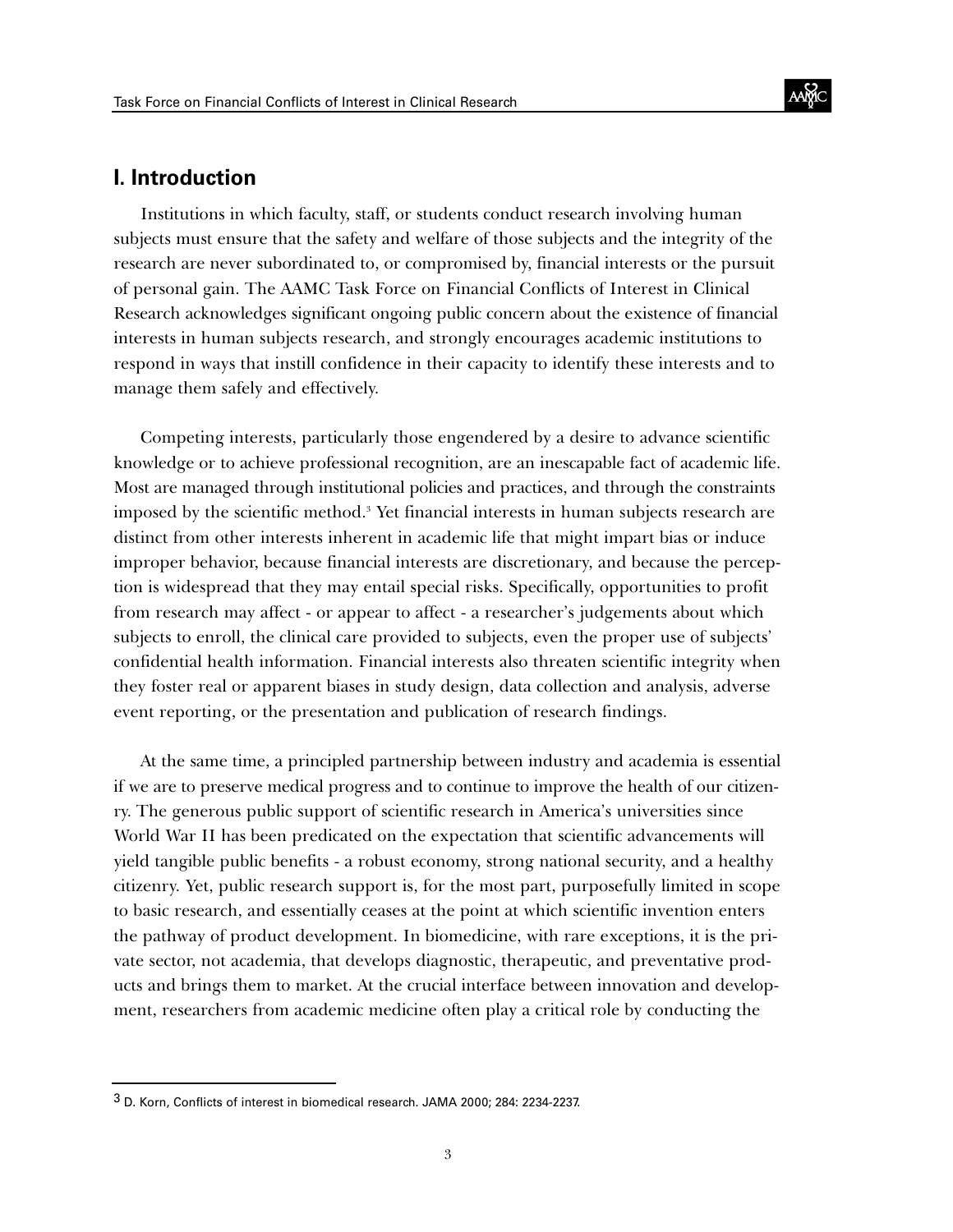



early translational research that gives rise to new products, and by testing these novel products for safety and efficacy.

As the AAMC first noted in its 1990 *Guidelines for Dealing with Faculty Conflicts of Commitment and Conflicts of Interest in Research*, the opportunity for researchers to receive financial rewards from these endeavors is not intrinsically unacceptable, as long as this opportunity does not adversely influence scientific or clinical decision-making. Importantly, however, though a researcher may strive to insulate his or her decision-making from bias, the mere appearance of a conflict between financial interests and professional responsibilities may weaken public confidence in the researcher's objectivity. The real and apparent risks posed by financial interests likewise have the potential to threaten public support for the research mission of academic institutions. The credibility of academic medicine - and the public trust we prize so highly - could be undermined by revelations that an institution has failed to exercise rigorous oversight of financial interests in human subjects research and may thereby have exposed those subjects to avoidable harms.

Because the safety and welfare of human beings are at stake, financial interests in human subjects research are rightly the focus of intense scrutiny. Renewed attention to what are often termed "financial conflicts of interest" is occurring at a time when academic medical institutions are turning increasingly to private funds as a source of support for clinical research. Moreover, current federal policies encourage institutions to seek private investment as a vehicle for translating academic biomedical research into medically useful products. Under the regulations implementing the Bayh-Dole Act of 1980,<sup>4</sup> institutions and researchers are to share in the return on successful inventions arising from federallyfunded research.

Bayh-Dole is widely viewed as having created incentives for socially useful collaboration between academia and industry. The resulting commercialization of research harnesses the collective intellectual and creative talents of university faculty, speeds the development of new and improved therapies, stimulates regional economic growth, and contributes to the economic viability of research institutions.5 Notwithstanding these benefits, the increasing involvement of academics in commercially-sponsored research places new

<sup>4</sup> "Rights to Inventions Made by Nonprofit Organizations and Small Business Firms," codified at 37 CFR Part 401.

<sup>5</sup> University-Industry Research Collaboration Initiative of the Business-Higher Education Forum, *Working Together, Creating Knowledge: The University-Industry Research Collaboration Initiative* (June 2001).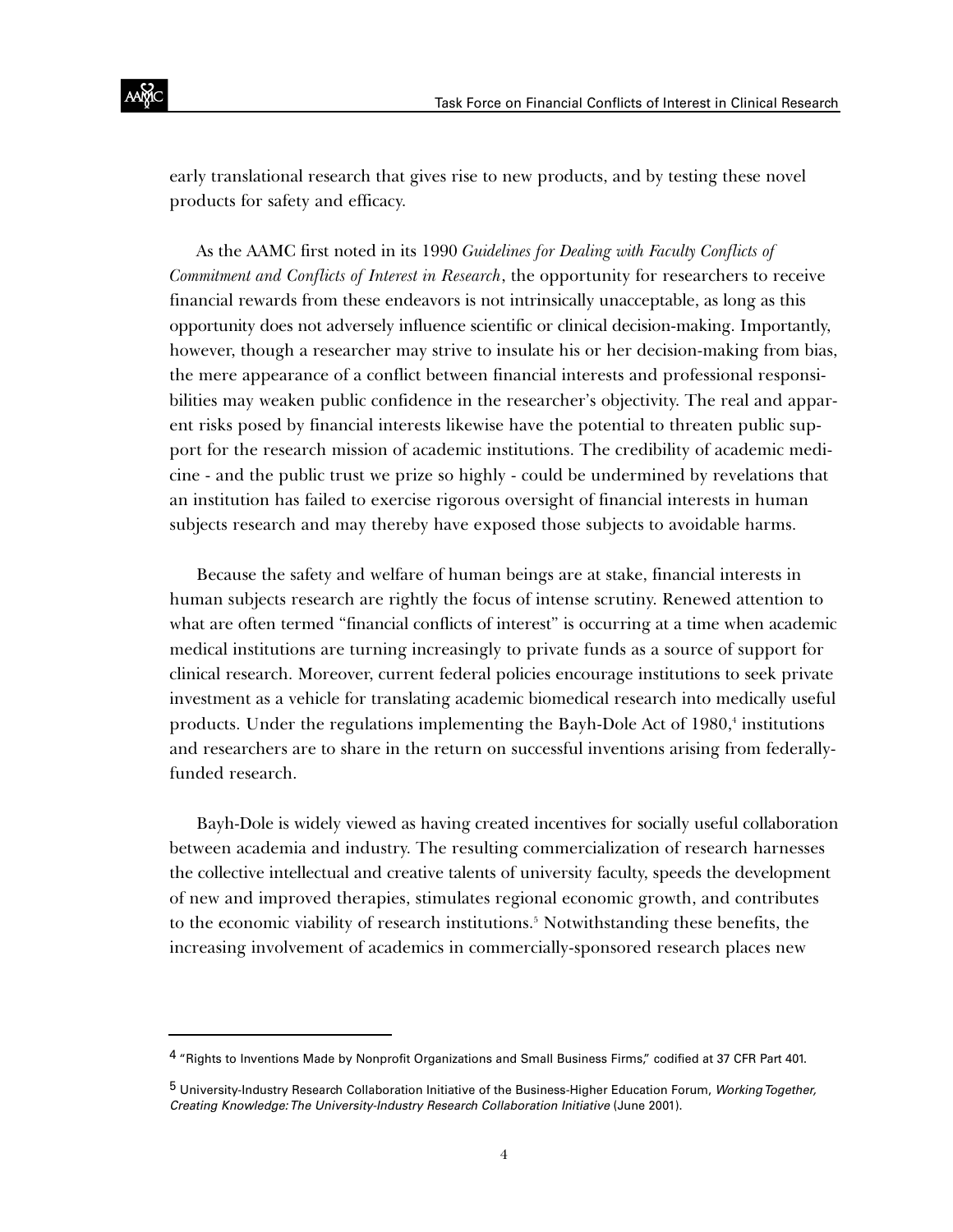

demands on institutions to be scrupulous in crafting and enforcing their conflict of interest policies, and on investigators to be diligent in adhering to them.

Current federal regulations concerning financial interests in research were intended to promote objectivity in federally-funded research and to ensure the reliability of data submitted to the Food and Drug Administration (FDA) - not to protect human subjects *per se*. <sup>6</sup> Under these regulations, institutions applying for Public Health Service (PHS) funding<sup>7</sup> must solicit annual financial disclosure statements from each investigator who plans to participate in PHS-funded research, review these statements for evidence of a "significant financial interest" that "would reasonably appear to be affected by the research," and then "manage, reduce, or eliminate" the interest within 60 days.<sup>8</sup> Institutions must report to the funding agency the existence, though not the nature or details, of any "conflicting" financial interest that the institution determines could directly and significantly affect the research, and assure the funding agency that the interest has been appropriately managed, reduced, or eliminated.9

In 1999 the FDA adopted financial disclosure regulations that require parties who submit applications for approval of a new drug, device, or biological product to provide certain information about financial relationships between sponsors and investigators. Typically academic institutions are not required to collect this information; instead, the responsibility rests with the sponsoring company.10 FDA's regulations for marketing applicants differ from the rules that apply to recipients of PHS research funds in important

 $6$ The PHS regulations are found at 42 C.F.R. Subpart F, the FDA regulations at 21 C.F.R. Parts 54, 312, 314, 320, 330, 601, 807, 812, 814, and 860. The National Science Foundation has adopted a financial disclosure policy that is similar to that of the PHS. 60 Fed. Reg. 132, 35809 (July 11, 1995).

 $7$ This includes all institutions seeking research grants from the National Institutes of Health, a PHS agency.

<sup>8</sup>The PHS regulations define a "significant financial interest" as "anything of monetary value" except for the following: salary, royalties, or other remuneration from the institution; ownership interests in institutional applicants for SBIR grants; income from public or non-profit sources for lecturing, teaching, or serving on advisory boards or review panels; equity interests that do not exceed \$10,000 or 5% ownership of a single entity; or other payments that in the aggregate are not expected to exceed \$10,000 during the next 12 months. 42 C.F.R. §50.603.

 $9$ The regulations state that a conflict of interest exists "when the designated official(s) reasonably determines that a Significant Financial Interest could directly and significantly affect the design, conduct, or reporting of the PHS-funded research." 42 C.F.R. § 50.605.

<sup>&</sup>lt;sup>10</sup>The exception would occur when an academic institution holds the investigational new drug (IND) application or investigational device exemption (IDE) for the product studied in the research. FDA has stated that in this circumstance, the IND or IDE holder must collect financial disclosure information for the benefit of the party who will eventually file the marketing application. Food and Drug Administration, Guidance: Financial Disclosure by Clinical Investigators (March 20, 2001) <available at http://www.fda.gov/oc/guidance/financialdis.html>.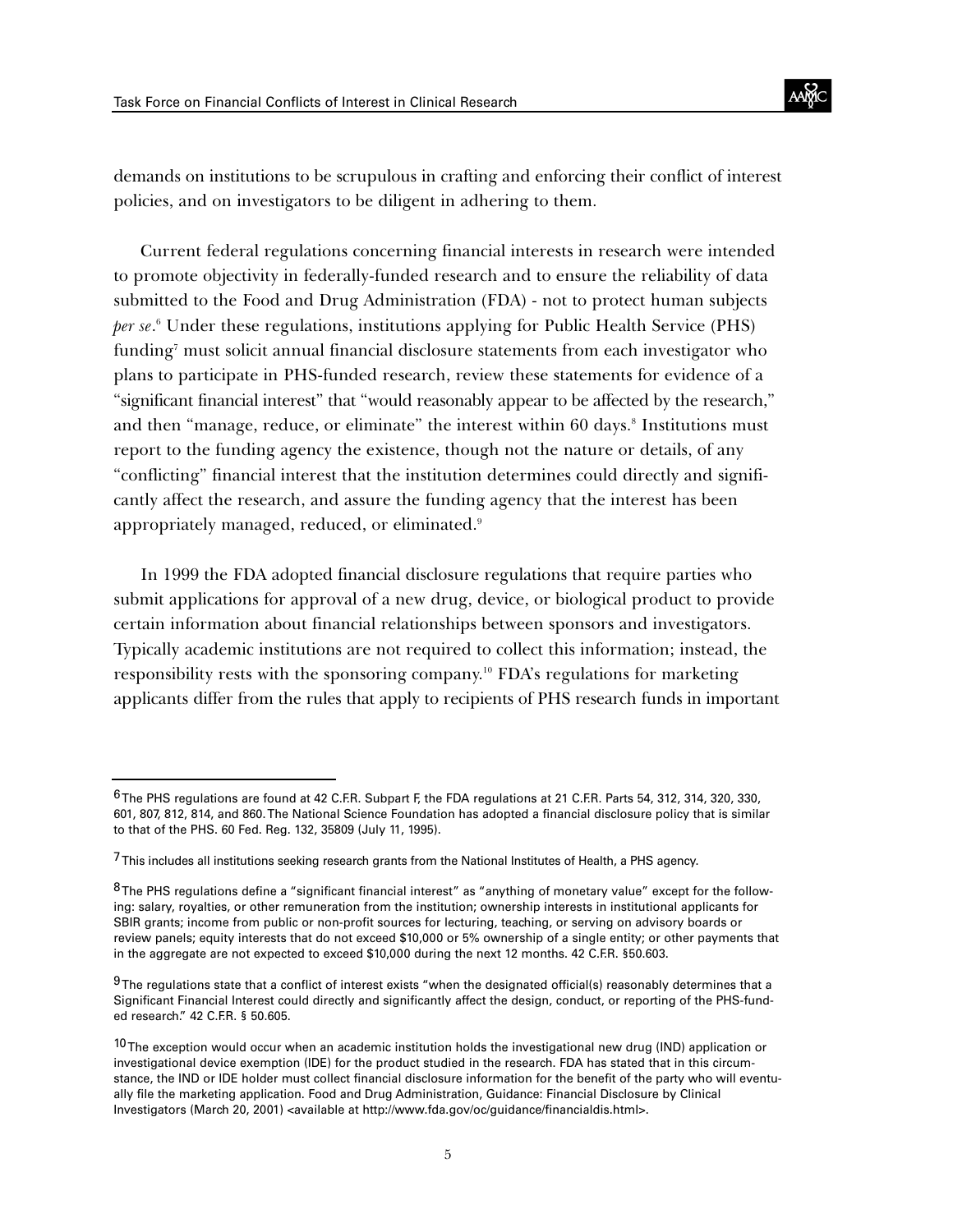

respects: the FDA requirements are retrospective, meaning that financial interests must only be reported to the agency once the research is complete and the data are submitted in a marketing application; FDA exempts a greater dollar amount from the disclosure obligation; and FDA's disclosure obligation is narrower, applying only to certain "covered clinical studies" and requiring the applicant to submit only information about the investigator's financial interests in the research sponsor.

What the existing federal financial disclosure regulations *do not* require is a comprehensive system of disclosure and oversight, pursuant to which institutions would collect and carefully review information on all significant financial interests in human subjects research, whether such research is federally-funded or privately sponsored. Equally important, federal financial disclosure regulations do not mandate special scrutiny of financial interests in human subjects research, nor do they acknowledge the unique obligations that attend research involving human beings.

Mindful of these obligations, the Task Force asserts that academic medicine must look beyond the scope of current federal financial disclosure requirements and delineate more fully the bounds of acceptable conduct for those who conduct research with human subjects. Some institutions have made exemplary efforts in this regard. For others, revising policies and practices in the manner that we recommend might require a significant investment of time and resources, and perhaps a discomfiting change in institutional culture. We are convinced nonetheless that all institutions can rise to this challenge. These 2001 *Guidelines for Developing and Implementing a Policy Concerning Individual Financial Interests in Human Subjects Research* are evidence of our collective willingness to seek, to merit, and to sustain public trust in the research mission of academic medicine.

# **Core Principles to Guide Policy Development**

This document offers guidance to institutions in their efforts to provide responsible and effective oversight of financial interests in human subjects research. Academic institutions share common concerns, yet each retains its own unique culture and mode of selfgovernance. Institutional procedures for the oversight of financial interests in research will vary accordingly. These guidelines create a model for baseline standards and practices, without limiting the prerogative of institutions to implement conflict of interest policies in a manner best suited to local needs. The Task Force recognizes that some institutions may determine that additional restrictions are appropriate. Likewise, we do not discourage institutional variations in process or in the allocation of the oversight responsibilities described in this guidance, provided that the review and management functions that we advocate are performed fully.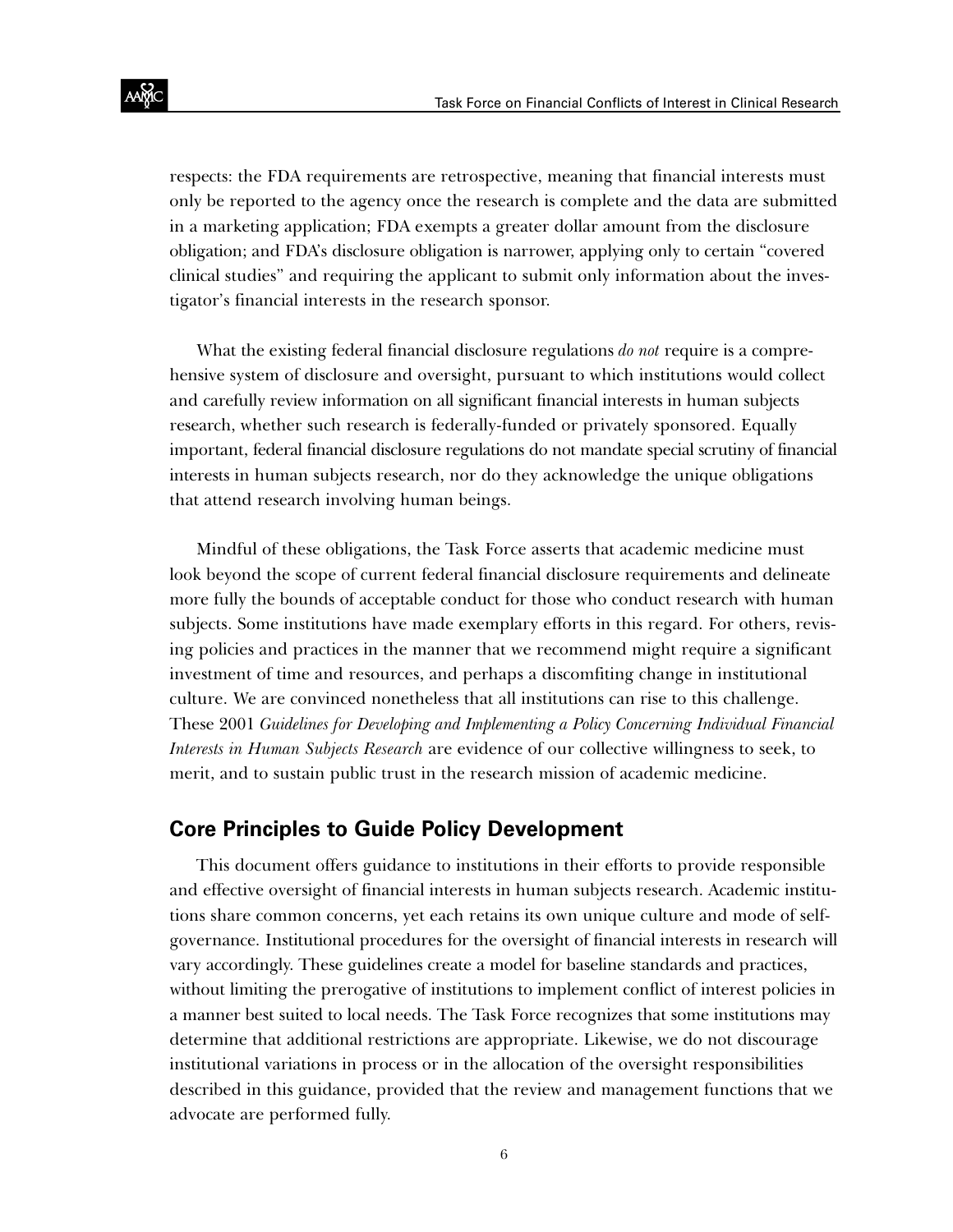As a starting point, we emphasize that the Task Force does not assume that financial interests in human subjects research are categorically improper, or that those who hold such interests cannot conduct research with the requisite scientific objectivity and integrity or protect the welfare of human research subjects. Recognizing, however, that research with human subjects is a privilege that imposes unique obligations, the Task Force believes that the following principles should animate institutional policies concerning financial interests in such research:

- A. With the welfare of research subjects always of foremost concern, an institution should regard all significant financial interests in human subjects research as potentially problematic and, therefore, as requiring close scrutiny. Institutional policies should establish the rebuttable presumption that an individual who holds a significant financial interest in research involving human subjects may not conduct such research. The intent is not to suggest that every financial interest jeopardizes the welfare of human subjects or the integrity of research, but rather to ensure that institutions systematically review any financial interest that might give rise to the perception of a conflict of interest, and further, that they limit the conduct of human subjects research by financially interested individuals to those situations in which the circumstances are compelling. The presumption against significant financial interests in human subjects research should apply whether the research is funded by a public agency, a non-profit entity, or a commercial sponsor, and wherever the research may be carried out.
- B. In the event of compelling circumstances, an individual holding significant financial interests in human subjects research may be permitted to conduct the research. Whether the circumstances are deemed compelling will depend in each case upon the nature of the science, the nature of the interest, how closely the interest is related to the research, and the degree to which the interest may be affected by the research. When the financial interest is directly related to the research and may be substantially affected by it, (e.g., an equity interest in a start-up company that manufactures the investigational product) the risk is greatest and the bar must be high; however, even direct and potentially lucrative financial interests may be justified in some circumstances. For example, when the individual holding such interests is uniquely qualified by virtue of expertise and experience and the research could not otherwise be conducted as safely or effectively without that individual, he or she should be permitted the opportunity to rebut the presumption against financial interests by demonstrating these facts to the satisfaction of an institution's conflict of interest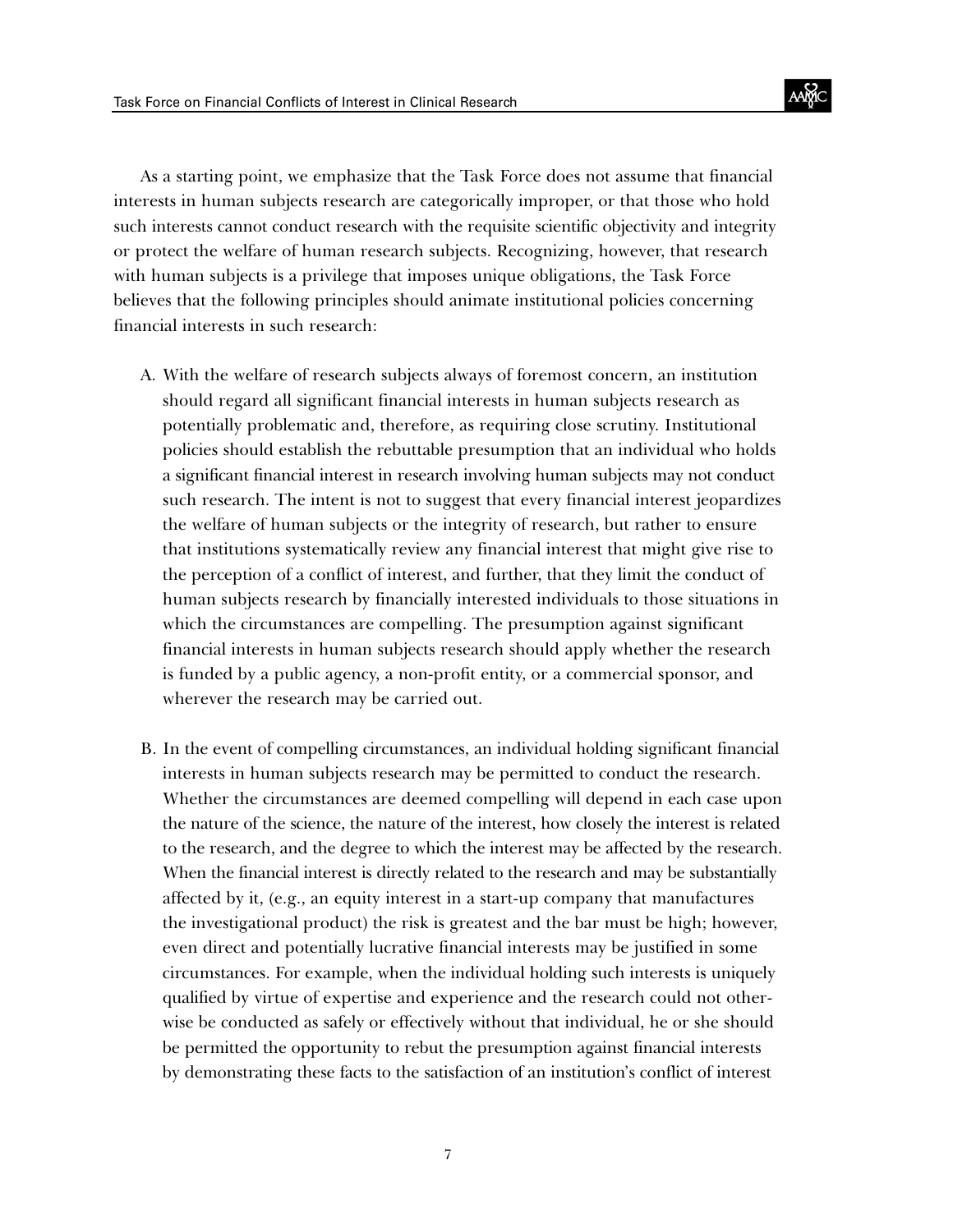

(COI) committee.11 The COI committee might approve the involvement of such an individual in the research, subject to conditions that ensure effective management of the conflict and credible oversight of the research.<sup>12</sup>

- C. Institutional policies should require full *prior reporting* of each covered individual's significant financial interests that would reasonably appear to be affected by the individual's research, *updated reporting* of any relevant change in financial circumstances, and *review* of any significant financial interests in a research project by the institution's COI committee *prior to final IRB approval of the research*. COI committee findings and determinations should inform the IRB's review of any research protocol or proposal, although the IRB may require additional safeguards or demand reduction or elimination of the financial interest. The Task Force recommends that, as between the COI committee and the IRB, the more stringent determination should be dispositive. Institutional policies should *specify which responsible institutional officials are empowered to make final and binding decisions* about who may conduct IRB-approved research.
- D. Institutional policies governing financial interests in human subjects research should be comprehensive, unambiguous, well-publicized, consistently applied, and enforced through effective sanctions. Moreover, in today's research environment, which is both increasingly entrepreneurial and subject to intense public scrutiny, *transparency* must be the watchword for the oversight of financial interests. Transparency is achieved through full and ongoing internal reporting and external disclosure of significant financial interests that would reasonably appear to affect the welfare of subjects or the conduct or communication of research.

<sup>&</sup>lt;sup>11</sup> The Task Force recognizes that institutional practices may differ in their allocation of responsibilities for COI reviews between designated committees and officials, and that in some institutions an IRB may perform a substantive review of financial conflicts of interest. The Task Force strongly recommends that the COI process be separate from the IRB, although with clear channels of communication between them. In all cases the same rebuttable presumption against the financial interest should apply, and the financially interested individual should be given the opportunity to demonstrate "compelling circumstances" to the cognizant authority.

<sup>&</sup>lt;sup>12</sup>To illustrate, the inventor of an implantable medical device, who under the Bayh-Dole Act might receive royalty income, and who might also be compensated by the device manufacturer for training other physicians to use the device, may also be the individual who is best qualified to implant the device in human subjects safely under experimental conditions. The COI committee might, at its discretion, agree to permit this financially-interested inventor to participate in a clinical study of the device at the institution, subject to management conditions crafted to minimize the potential conflict of interest. These conditions could include, in addition to full disclosure of the interest (to research subjects and others as described in this guidance), requirements that informed consent be obtained by a clinician with no financial ties to the research, and that the research be overseen by a monitoring board.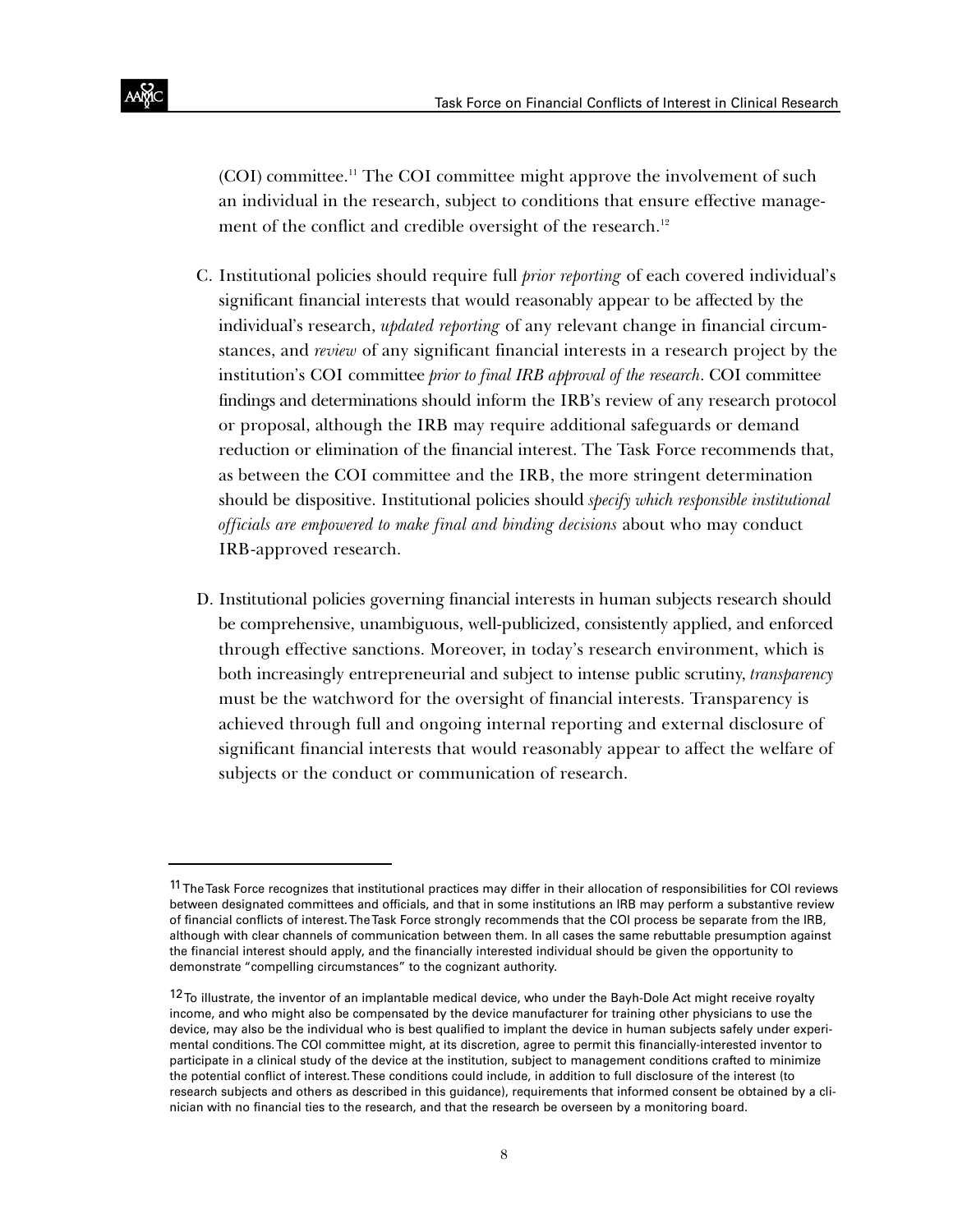- E. Transparency, though necessary to sustain public confidence in academic research, is not sufficient to protect human subjects. When an institution finds that financial interests in human subjects research are justified by compelling circumstances, those interests and the research in question must be managed through *rigorous*, *effective, and disinterested monitoring* undertaken by individuals with no financial or professional ties to the research or direct reporting relationships to the researchers. Approaches to monitoring might include the following: regular audits of the informed consent and enrollment process, the involvement of a patient representative or ombudsman when subjects are recruited and informed consent is obtained, a requirement to escrow the financial interest until the investigational product has been approved and on the market for a specified time period, and the use of data safety monitoring boards. In some circumstances monitoring boards might be composed wholly of institutional representatives; however, when the institution itself holds a financial interest in the research, disinterested monitoring might require the participation of individuals from outside the institution.
- F. Institutions and individual faculty, staff, employees, students, fellows, and trainees *bear a shared responsibility* for the oversight of financial interests in human subjects research, *yet each remains accountable* for the effectiveness of the oversight system. Individuals who conduct human subjects research must familiarize themselves with their institutions' COI policies and act diligently to fulfil the requirements imposed by these policies.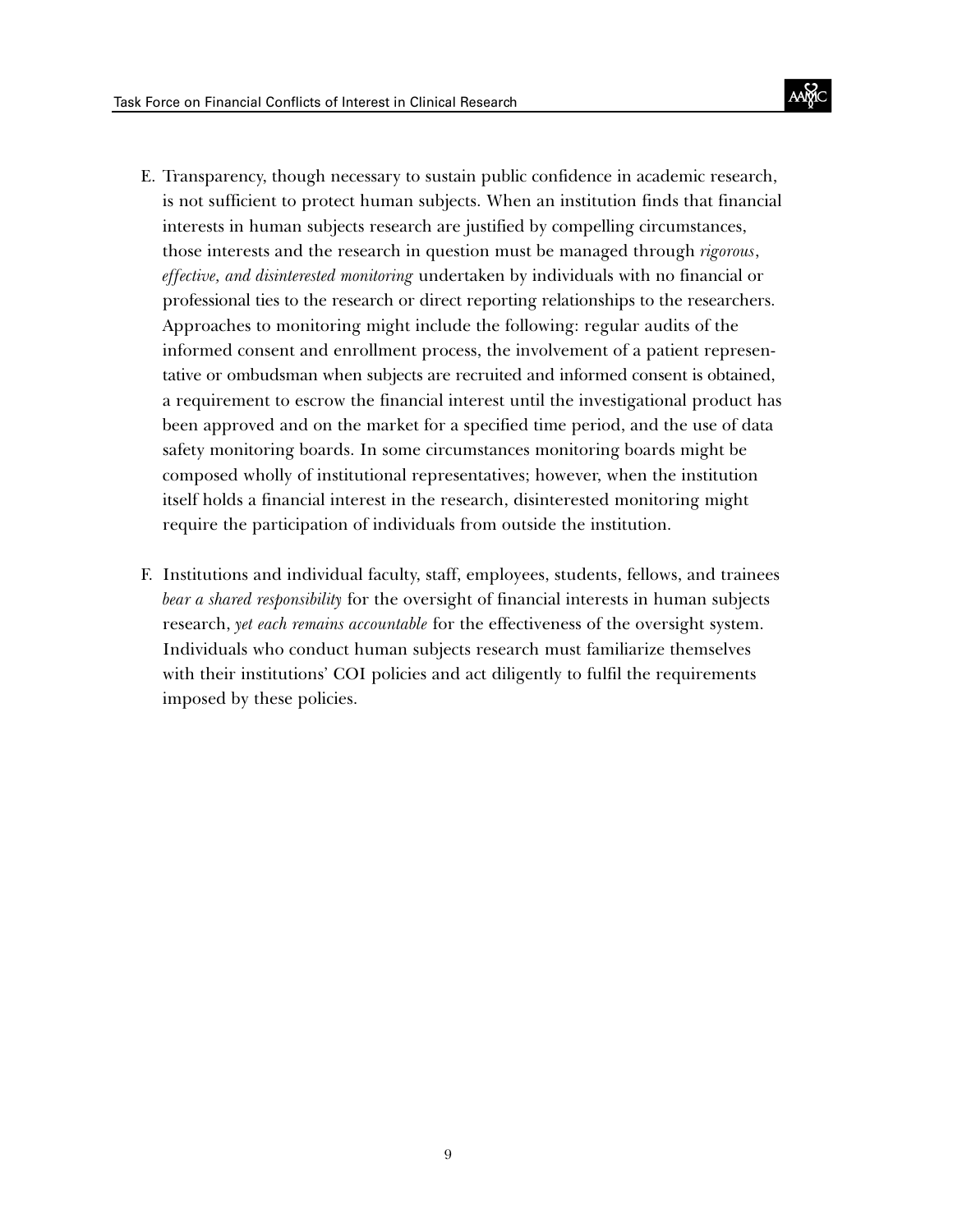# **II. Policy Guidelines**

An institutional policy on individual financial interests in human subjects research should be consistent with PHS regulations, and should contain the following elements:

- *Definitions* of key terms.
- A description of the *scope and substantive requirements* of the policy.
- A description of *the process by which covered individuals will report significant financial interests in human subjects research* to institutional officials*.*
- A description of the *process by which financial reports will be reviewed* by institutional officials (e.g., the institution's COI committee).
- A description of the *criteria the COI committee will apply* to determine *whether a "financially interested individual" has demonstrated compelling circumstances that justify allowing that individual to conduct human subjects research.*
- A description of the *process by which summary information concerning the nature and amount of any significant financial interest* in human subjects research, *COI committee determinations* concerning that interest, and *any conditions or management plan* will be *reported* to IRBs and to appropriate institutional officials.
- A description of the *process by which significant financial interests* in human subjects research *will be disclosed* to research subjects, editors of publications, the public, and as otherwise required by the policy.
- A description of the *process by which* the institution will *implement* and *monitor compliance* with the policy.
- A description of the *sanctions* to be imposed for violations of the policy and the *procedures for adjudication and appeal*.

### **A. Definitions**

**Compelling Circumstances** are those facts that convince the institution's COI committee that a financially interested individual should be permitted to conduct human subjects research. When considering a request by a financially-interested individual to conduct human subjects research, the circumstances that the COI committee should evaluate include the nature of the research, the magnitude of the interest and the degree to which it is related to the research, the extent to which the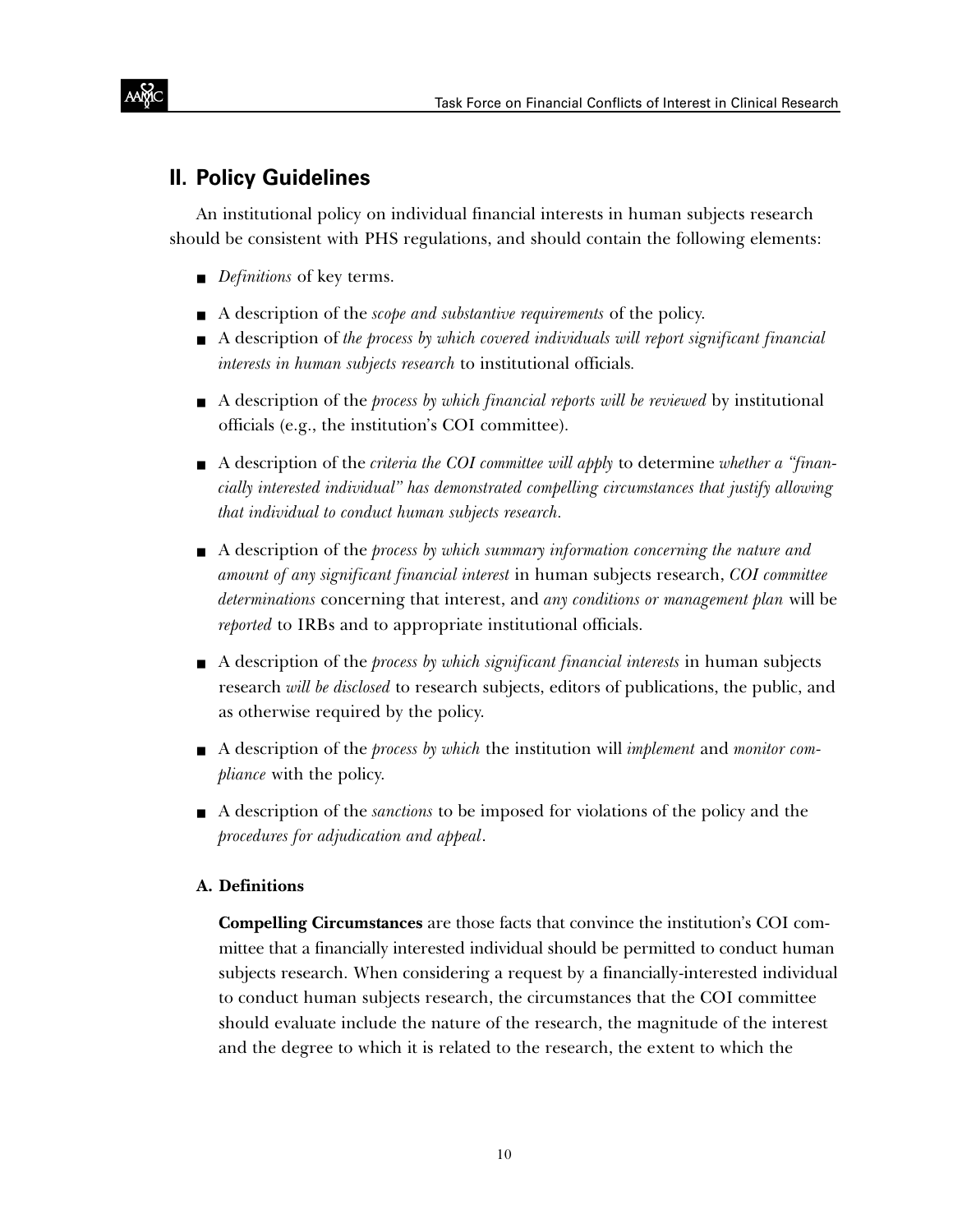interest could be directly and substantially affected by the research, and the degree of risk to the human subjects involved that is inherent in the research protocol. The committee should also consider the extent to which the interest is amenable to effective oversight and management.

**Conducting Research** means, with respect to a research protocol, designing research, directing research or serving as the principal investigator, enrolling research subjects (including obtaining subjects' informed consent) or making decisions related to eligibility to participate in research, analyzing or reporting research data, or submitting manuscripts concerning the research for publication.

**Covered Individual** includes any faculty (fully-, partially-, or non-salaried) or faculty agent, staff, student, fellow, trainee, or administrator who, under the aegis of the institution or pursuant to the review and approval of the institution's IRB, conducts research involving human subjects.

**Disclosure** means a release of relevant information about significant financial interests in human subjects research to parties outside the institution's COI review and management processes (e.g., to research subjects or journal editors).

**Financially Interested Company** means a commercial entity with financial interests that would reasonably appear to be affected by the conduct or outcome of the research.13 This term includes companies that compete with the sponsor of the research or the manufacturer of the investigational product, if the covered individual actually knows that the financial interests of such a company would reasonably appear to be affected by the research. This term also includes any entity acting as the agent of a financially interested company (e.g., a contract research organization).

**Financially Interested Individual** means a covered individual who holds a significant financial interest that would reasonably appear to be affected by the individual's human subjects research.

<sup>13</sup> Under the standard articulated in the PHS regulations, institutions must solicit and review information about investigators' significant financial interests in any entity "whose financial interests would reasonably appear to be affected by the [PHS-funded] research." 42 C.F.R. §50.604(c)(1)(ii).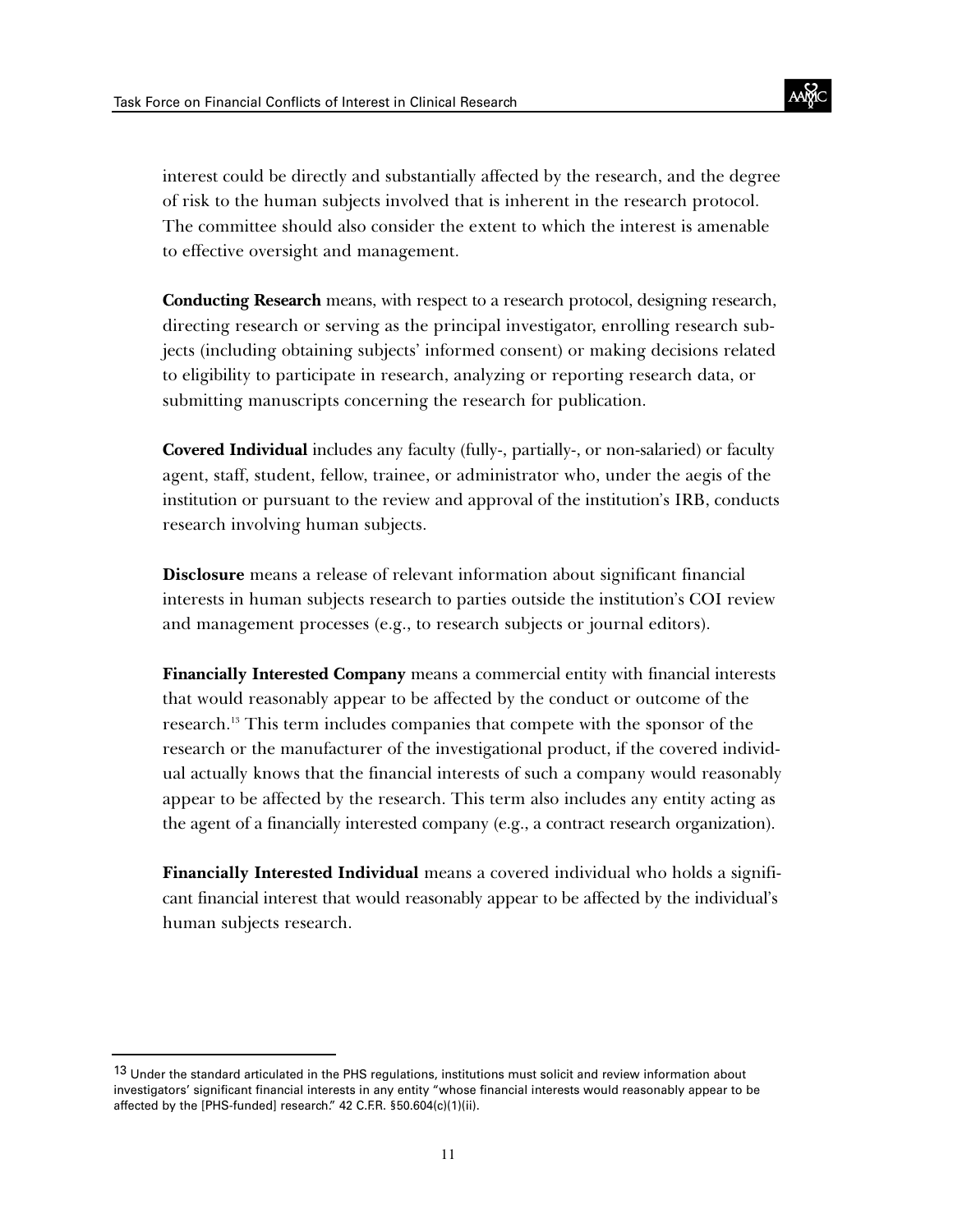

**Human Subjects Research** includes *all* research meeting the definition of "research" performed with "human subjects" as these terms are defined in the federal Common Rule (45 C.F.R. Part 46 and 21 C.F.R. Part 56), regardless of the source of research funding or whether the research is otherwise subject to federal regulation. In the event that the Common Rule definitions of "human subjects" or "research" are modified through rulemaking, any such revisions shall apply for the purposes of this guidance.

**Rebuttable Presumption Against Financial Interests in Human Subjects Research** means the institution will presume, in order to assure that all potentially problematic circumstances are reviewed, that a financially interested individual may not conduct the human subjects research in question. This rule is not intended to be absolute: a financially interested individual may rebut the presumption by demonstrating facts that, in the opinion of the COI committee, constitute compelling circumstances. The individual would then be allowed to conduct the research under conditions specified by the COI committee and approved by the responsible IRB.

**Reporting** means the provision of information about significant financial interests in human subjects research by a covered individual to responsible institutional officials and to the institutional COI committee, or the transmission of such information within institutional channels (e.g., from the COI committee to the IRB).

**Responsible Institutional Official** means a Dean, Provost, CEO, or other institutional official who is responsible for the oversight of research programs within the institution.

**Responsible IRB** is the institutional review board (or boards) with jurisdiction over the research as specified in the multiple projects assurance (MPA) (or the federalwide assurance (FWA)) that the institution has provided to the U.S. Department of Health and Human Services, or as otherwise established under DHHS or FDA regulation or policy.

**Significant Financial Interests in Research** include the following interests of the covered individual (and his or her spouse and dependent children), or of any foundation or entity controlled or directed by the individual or his or her spouse: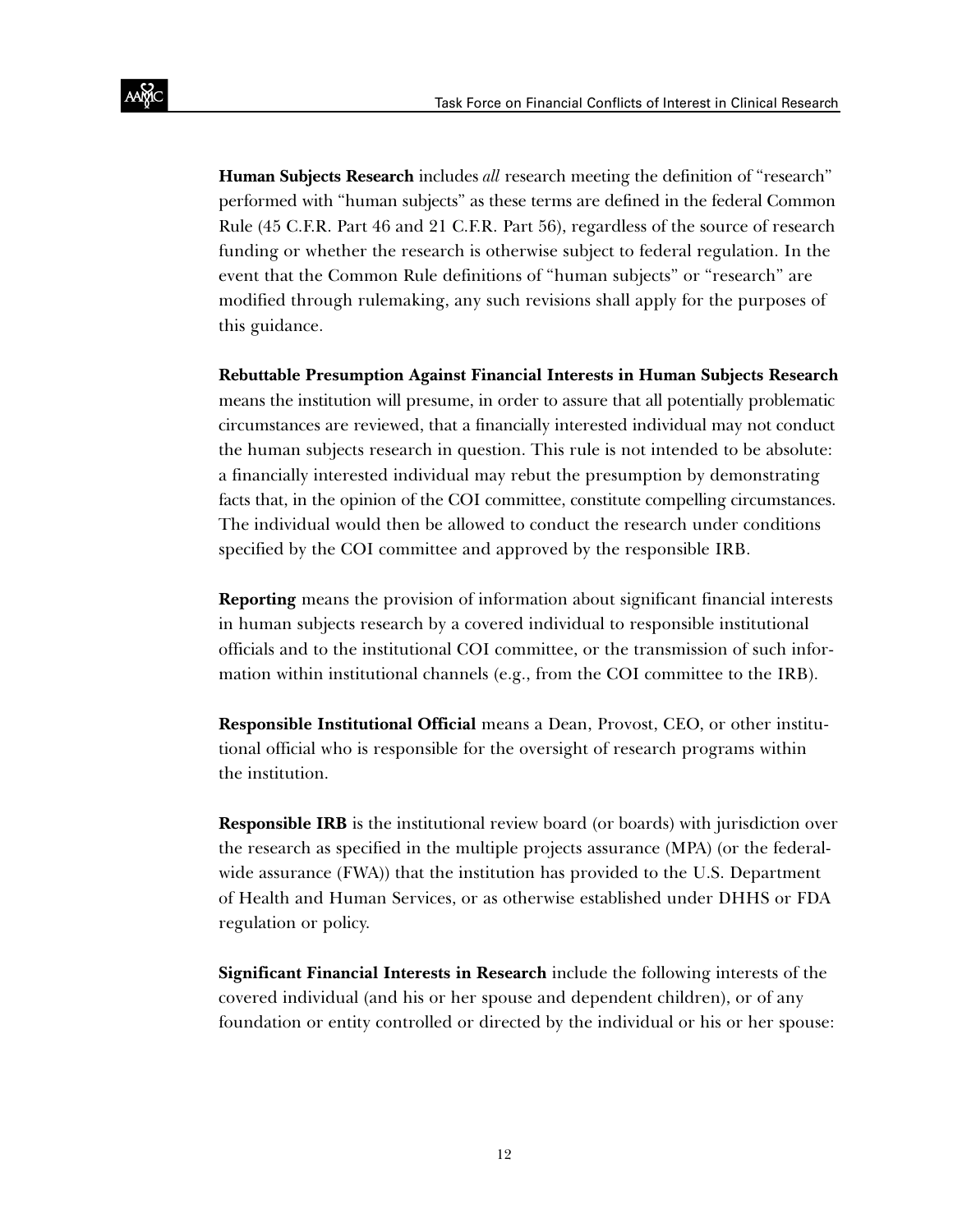- Consulting fees, honoraria (including honoraria from a third party, if the original source is a financially interested company), gifts or other emoluments, or "in kind" compensation from a financially interested company (or entitlement to the same), whether for consulting, lecturing, travel, service on an advisory board, or for any other purpose not directly related to the reasonable costs of conducting the research (as specified in the research agreement), that in the aggregate have in the prior calendar year exceeded the de minimis amount established in PHS regulation (presently \$10,000), or are expected to exceed that amount in the next twelve months.
- Equity interests, including stock options, of any amount in a non-publicly-traded financially interested company (or entitlement to the same).
- Equity interests (or entitlement to the same) in a publicly-traded financially interested company that exceed the defined de minimis amount (see exceptions below).
- Royalty income or the right to receive future royalties under a patent license or copyright, where the research is directly related to the licensed technology or work.14
- Any non-royalty payments or entitlements to payments in connection with the research that are not directly related to the reasonable costs of the research (as specified in the research agreement between the sponsor and the institution). This includes any bonus or milestone payments to the investigators in excess of reasonable costs incurred, whether such payments are received from a financially interested company or from the institution (note *prohibition* in B(11) on milestone payments tied to the achievement of particular research results).
- Service as an officer, director, or in any other fiduciary role for a financially interested company, whether or not remuneration is received for such service.

**Exceptions.** Significant financial interests in research *do not include* the following:

- Interests of any amount in publicly traded, diversified mutual funds.
- Stock in a publicly-traded company that (when valued in reference to current public prices) meets the de minimis criteria established in PHS financial dis-

<sup>14</sup> When evaluating future royalty interests, in addition to the factors listed in the definition of compelling circumstances, the COI committee might consider the anticipated time interval between the research and marketing approval of the investigational product.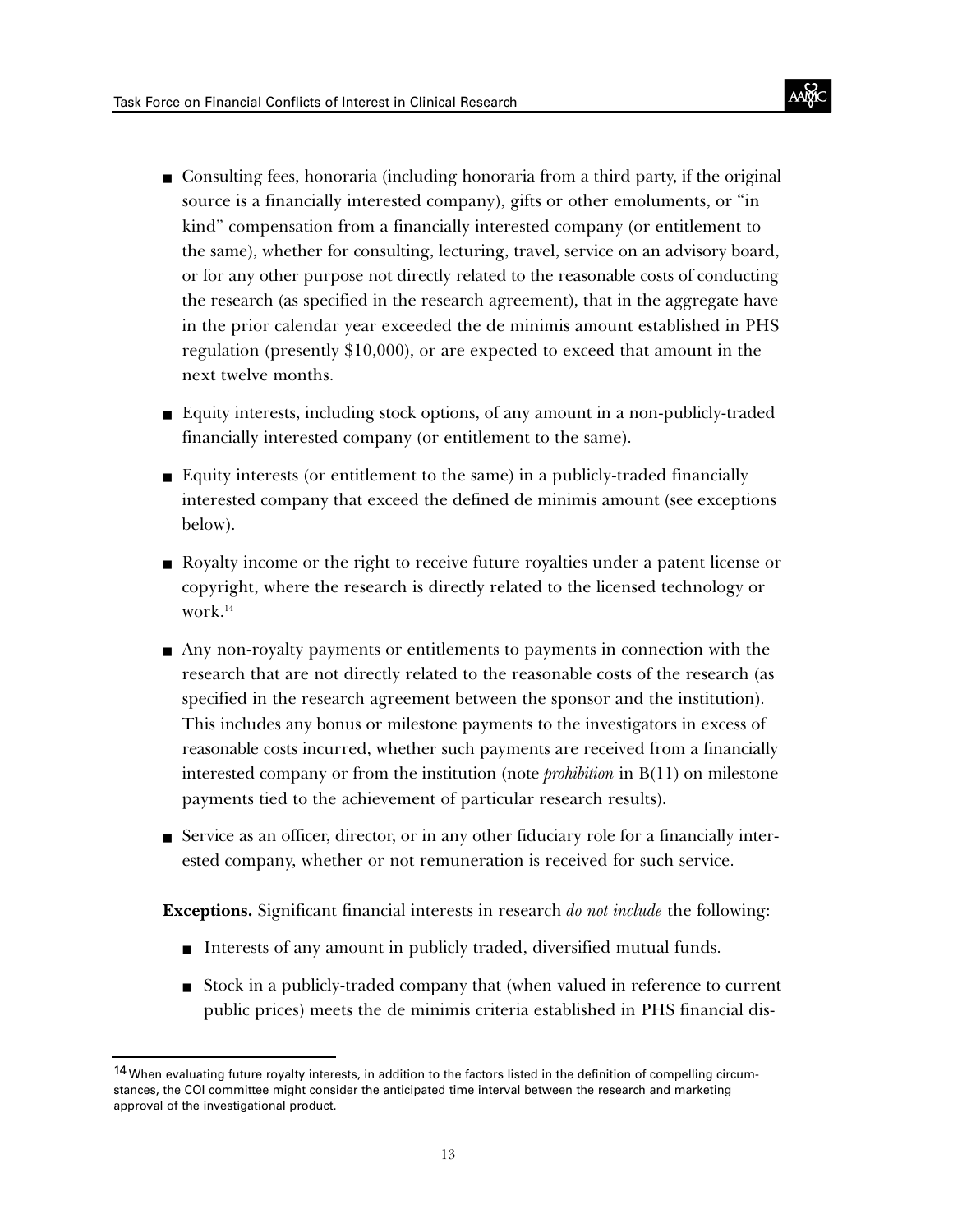

closure regulations (presently, an interest that does not exceed \$10,000 in value and does not represent more than a 5% ownership interest in any single entity).

- Stock options in a publicly-traded company that (when valued using accepted valuation methods) meet the de minimis criteria established in PHS financial disclosure regulations (presently, an interest that does not exceed \$10,000 in value and does not represent more than a 5% ownership interest in any single entity).
- Payments to the institution, or via the institution to the individual, that are directly related to reasonable costs incurred in the conduct of research as specified in the research agreement(s) between the sponsor and the institution.
- Salary and other payments for services from the institution.

#### **B. Scope and Substance of Policy**

**1. Conflict of Interest (COI) Official and Committee.** Federal regulations require PHS-funded institutions to appoint a COI official to review financial interests in PHS-sponsored research.<sup>15</sup> The Task Force recommends that institutions also establish a standing COI committee.16 COI committee membership should include individuals who conduct human subjects research at the institution, as well as the institution's COI official and other officials experienced in the oversight of conflicts of interest and familiar with applicable laws and regulations. A liaison to the IRB is recommended. Institutions might also consider means of involving community or patient representatives in the COI oversight process.

Institutions should ensure that the COI committee responsibilities include the following:

- *a. Review* of any request by a financially interested individual to rebut the presumption that he or she may not conduct human subjects research.
- *b. Documentation* of the committee's findings and the bases for any recommendation to permit or to recommend against permitting a financially interested

 $15$  42 C.F.R. § 50.604(b).

<sup>&</sup>lt;sup>16</sup> References in this guidance to the "institution's COI committee" apply to the institution's COI official in the event that an institution chooses not to establish a standing COI committee.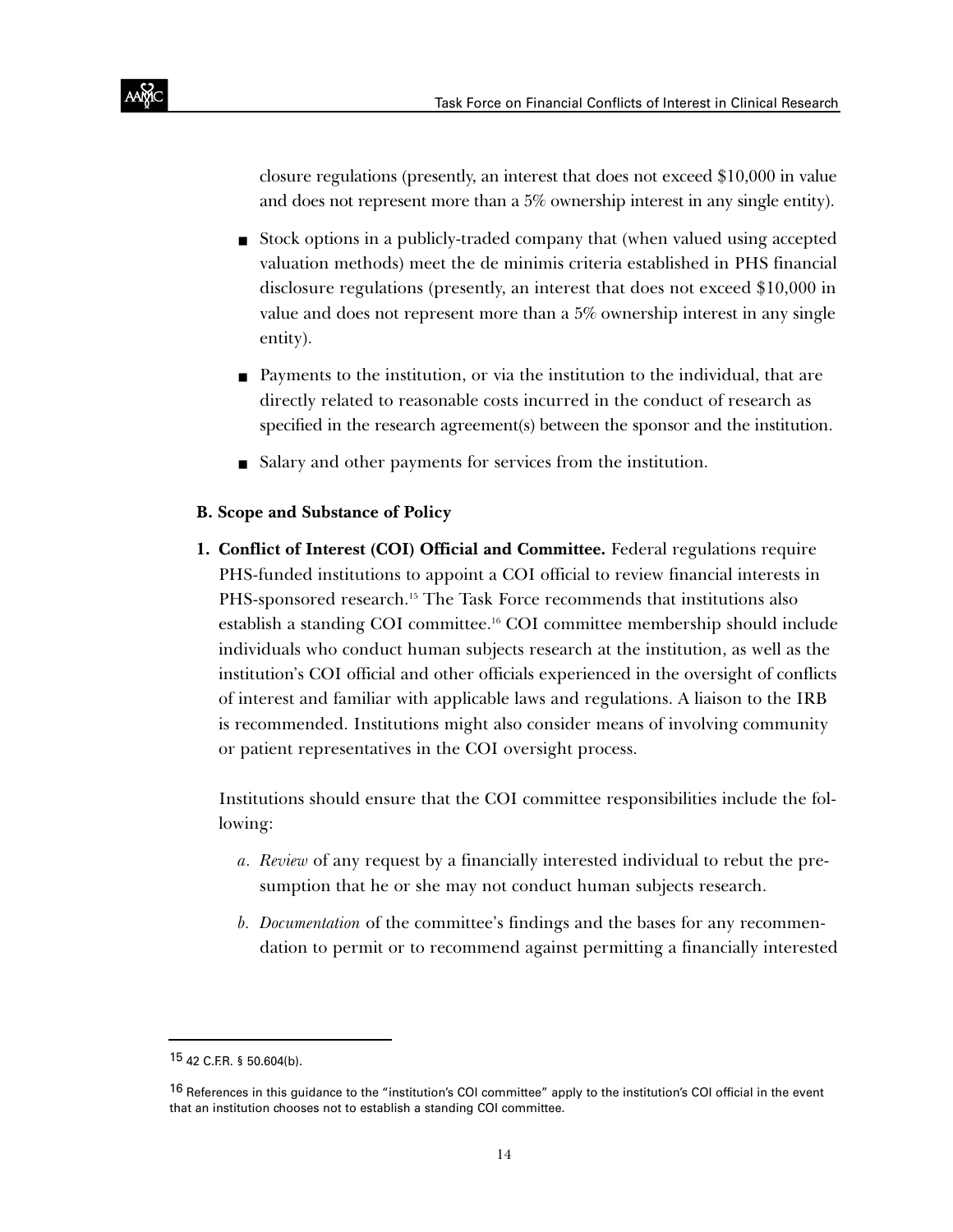individual to conduct human subjects research. In either case the COI committee should prepare a summary report describing the nature and amount of the financial interest and the committee's recommendations. This summary report should be made available to the IRB. When the COI committee has recommended that a financially interested individual be permitted to conduct human subjects research and the IRB has approved the research and the individual's participation, the summary report should be provided to research subjects or the public, upon request.

- *c. Management and oversight* when a financially interested individual is permitted to conduct human subjects research. As a first principle, the COI committee should encourage the financially interested individual to minimize the potential for conflict of interest by reducing or eliminating the interest or the individual's direct involvement in the research. The COI committee should specify the monitoring procedures or other conditions to be imposed when a financially interested individual will be permitted to conduct human subjects research.
- *d. Communication* to the IRB, and to responsible institutional officials, of summary information about the nature and amount of any significant financial interest in human subjects research, along with the committee's findings and recommendations concerning requests by financially interested individuals to conduct such research.
- **2. Process.** Every institution should adopt mechanisms that ensure the following:
	- a. The financial reports of covered individuals are collected and maintained in a format that is readily accessible to the COI committee and responsible institutional officials;
	- b. The responsible IRB and responsible institutional officials are alerted whenever a financially interested individual proposes to conduct human subjects research;
	- c. Prior to the IRB's final approval (whether initial or continuing approval) of human subjects research, the COI committee has informed the IRB and responsible institutional officials of any significant financial interests held by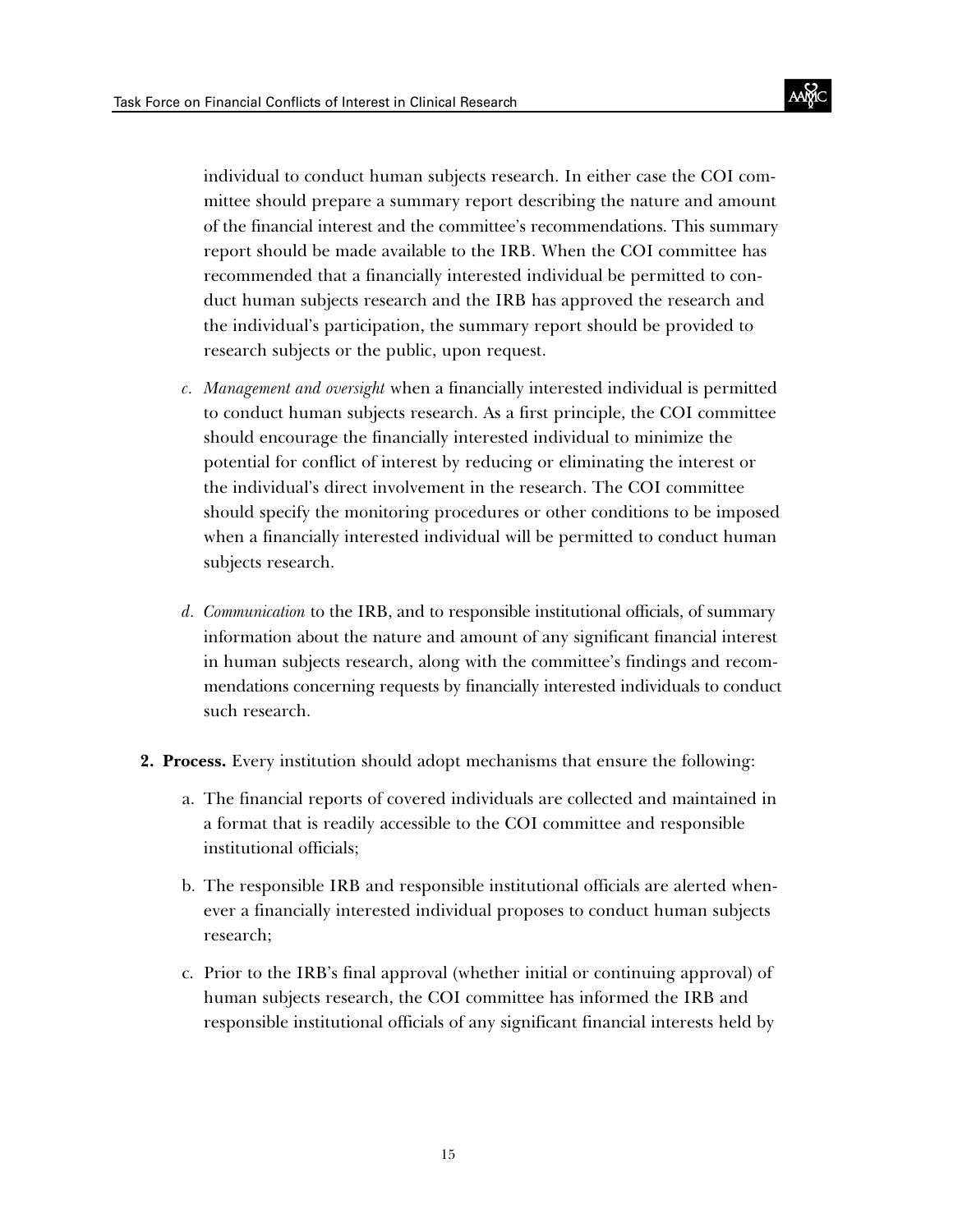

financially interested individuals who will conduct the research, as well as the COI committee's findings and recommendations concerning the same;

- d. Financially interested individuals are provided an avenue for appealing decisions of the COI committee; and
- e. When financially interested individuals will be permitted to conduct human subjects research, the financial interests in question are disclosed in accordance with the institution's COI policies.
- **3. Written Policy.** Every institution engaged in human subjects research should have a written policy on financial interests in such research. This policy should define all key terms clearly and should detail substantive prohibitions and restrictions, as well as the procedures for reporting financial interests, reviewing financial reports, disclosing reported information, implementing the policy, appealing decisions concerning the policy, and sanctioning non-compliance with the policy The written policy should explain the criteria that the COI committee will apply when reviewing a request by a financially interested individual to rebut the presumption that he or she may not conduct human subjects research. The policy and related information should be readily accessible to covered individuals and to the public; in addition to conventional means of communication, the policy should be placed on the institution's website, if one exists.
- **4. Rebuttable Presumption that Financially Interested Individuals May Not Conduct Human Subjects Research.** The policy should establish the presumption that, in the absence of compelling circumstances, a financially interested individual may not conduct human subjects research. This presumption should be rebuttable when compelling circumstances exist.
	- a. The policy should allow the COI committee, after it reviews the relevant facts and circumstances and documents the compelling circumstances, to recommend that a financially interested individual be permitted to conduct the research, and to make recommendations for appropriate monitoring and oversight.
	- b. A summary report indicating the nature and amount of the financial interest and COI committee recommendations should be transmitted to the responsible IRB and to responsible institutional officials.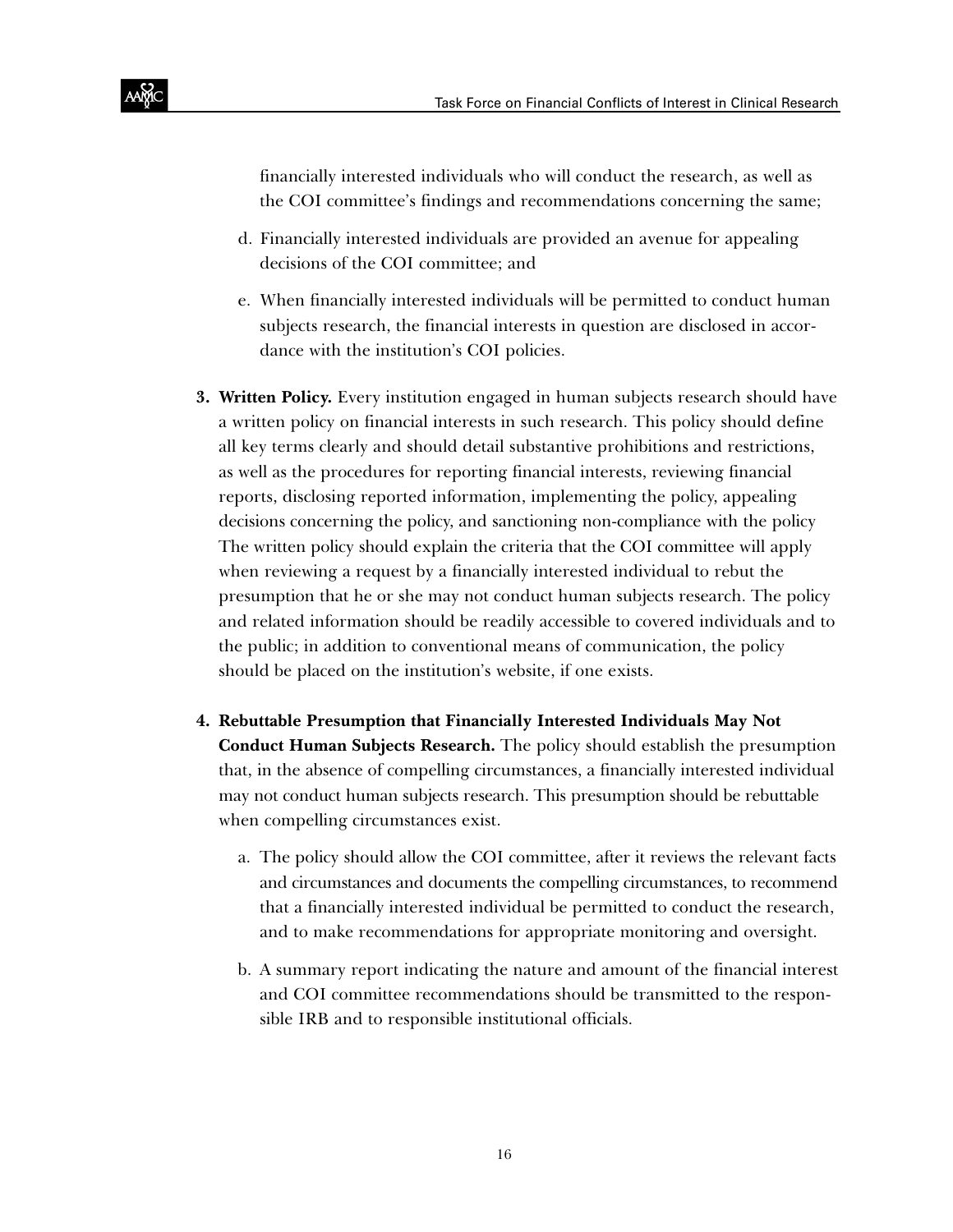- **5. Monitoring.** The policy should specify procedures for internal, and, when deemed necessary, external monitoring when a financially interested individual is permitted to conduct human subjects research.
- **6. Reporting by Covered Individuals.** The policy should require covered individuals to report to the institution all significant financial interests that would reasonably appear to be affected by the individual's current or anticipated human subjects research. In making such reports, each covered individual should be required to declare explicitly whether he or she does *or does not* have such financial interests; the failure to report is unacceptable.
	- a. Reports should be required at least annually, with prompt updating whenever there is an interim, material change in significant financial interests.
	- b. Some institutions currently require a researcher to indicate on the institutional face sheet accompanying the research proposal whether the researcher holds any significant financial interest in the research. All institutions should consider adopting this practice for research involving human subjects.
- **7. Reporting to Supervisor.** When the COI committee determines that a financiallyinterested individual should be permitted to conduct human subjects research, a copy of the committee's summary report describing the financial interest and any conditions to be imposed upon the research should be provided to the head of the unit (e.g., department chair) in which the covered individual resides administratively, and to the responsible dean, provost, CEO, or other official who has institutional responsibility for monitoring the activities of the covered individual.
- **8. Investigator Certification to IRB.** When a research proposal is submitted to the IRB for review, including continuing review (where applicable), each covered individual who will conduct the research should attest in writing to the IRB that financial report information on file for that individual is current and will be updated promptly to reflect relevant changes in financial circumstances. The IRB should forward any information that it receives concerning a significant financial interest in human subjects research to the COI committee.
- **9. COI Committee Review of Significant Financial Interest Created by Licensing Agreements.** Prior to executing a technology licensing agreement, the Office of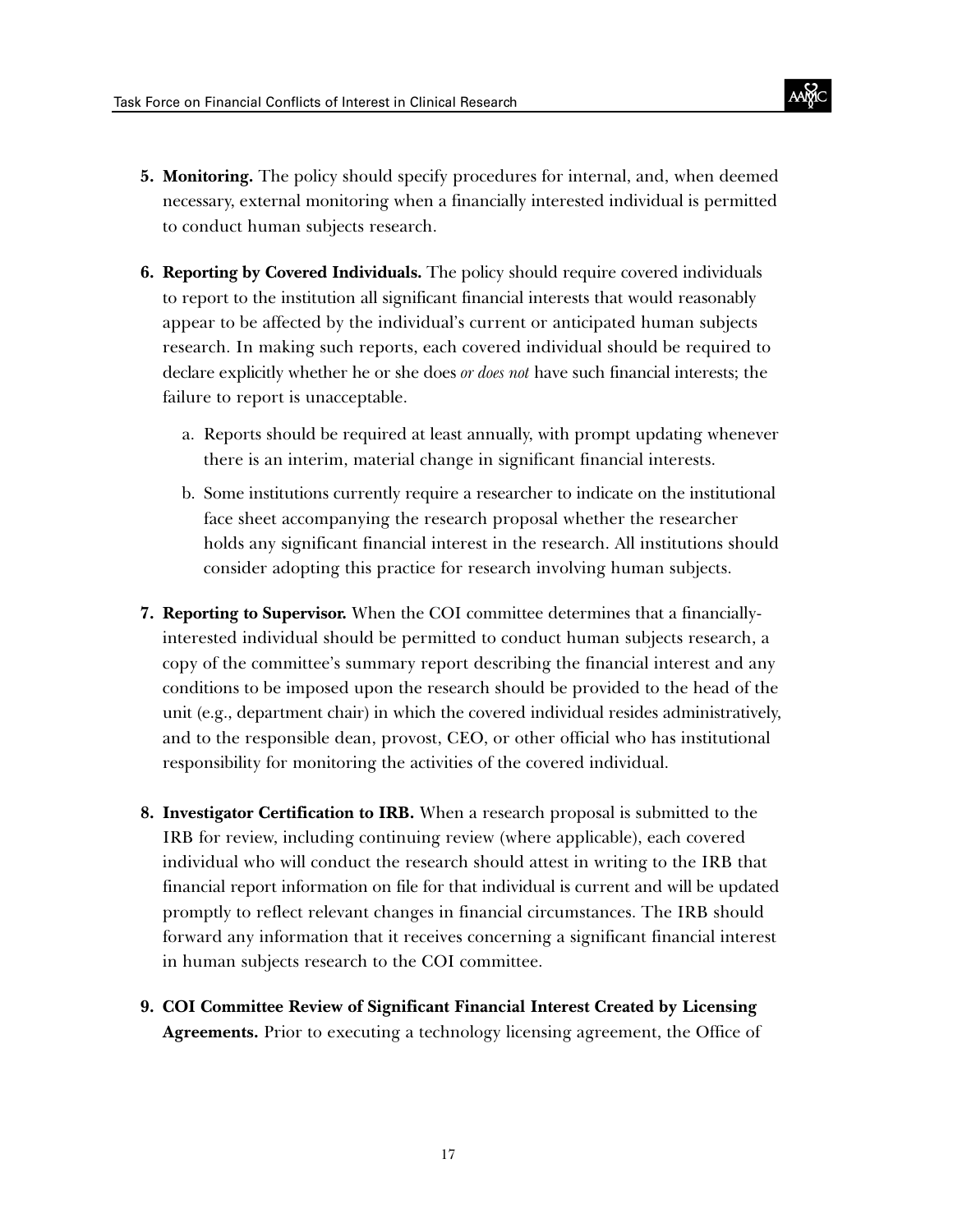

Technology Licensing must determine whether the agreement would create a significant individual financial interest in ongoing or proposed human subjects research, and if so, inform the institution's COI committee of the proposed terms of the agreement. The COI committee should either approve the conduct of the research by the individual who will hold the financial interest, subject to an appropriate monitoring plan, or determine that the individual may not conduct the research if he or she wishes to retain the financial interest.

#### **10. Disclosure of Significant Financial Interests.**

- a. The policy should require disclosure of the existence of significant financial interests in human subjects research as follows: to state and federal officials, as required by statute or regulation; to research funders or sponsors; to the editors of any publication to which a covered individual submits a manuscript concerning the research; $17$  and in any substantive public communication of the research results, whether oral or written.
- b. If an institution participating in a multi-center trial has judged a financiallyinterested individual eligible to conduct human subjects research at its site, that fact should be made known to the Principal Investigator or Sponsor, and to the IRBs of other institutions participating in the trial.
- c. Research consent forms should, as a matter of institution's COI policy, disclose the existence of any significant financial interest held by a covered individual who is conducting the human subjects research. The precise wording of disclosure in the consent form should be determined by the IRB, but should include an explanation of the fact that the financial interest in question has been reviewed by the COI committee, approved subject to committee oversight, and determined by both the committee and the IRB not to pose any additional significant risk to the welfare of research subjects or the integrity of the research.

<sup>&</sup>lt;sup>17</sup> Disclosure to journal editors should take the form of an affirmative statement on behalf of each covered individual who conducted the research that he or she either does or does not hold significant financial interests in the research. This requirement is consistent with the recent uniform disclosure requirements published by a group of editors of major medical journals. F. Davidoff, C. D. DeAngelis, J.M. Drazen, et al. Sponsorship, authorship, and accountability. JAMA; 286;10:1232-1234.

<sup>18</sup> The National Human Research Protections Advisory Commission has recommended this approach to the disclosure of researchers' financial interests to research subjects. Letter from Mary Faith Marshall, Ph.D., Chair, NHRPAC, to Assistant Surgeon General/Acting Principal Deputy Assistant Secretary for Health Arthur J. Lawrence, Ph.D., dated August 23, 2001.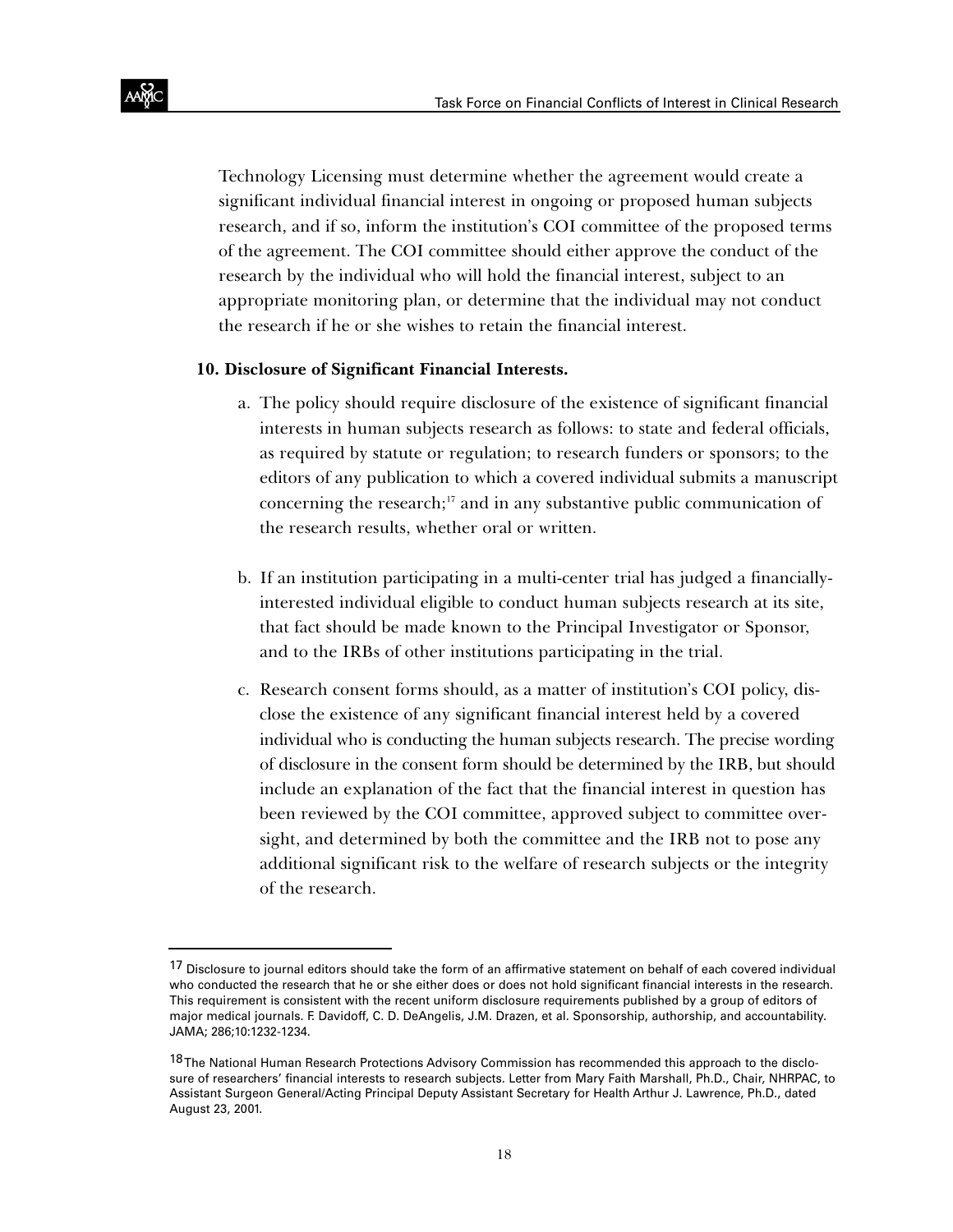- d. If the institution's COI committee has authorized a financially interested individual to conduct human subjects research, the disclosure statement in the research consent form should indicate that additional information (to include the COI summary report describing the nature and amount of the financial interest) will be provided to research subjects upon request.<sup>18</sup>
- **11. Prohibition on Payments for Results.** The policy should prohibit payments from the institution or the sponsor to a covered individual, if such payments are conditioned upon a particular research result or are tied to successful research outcomes. Payments for subject enrollment or for referral of patients to research studies should be permitted only to the extent that such payments:
	- a. Are reasonably related to costs incurred, as specified in the research agreement between the sponsor and the institution;
	- b. Reflect the fair market value of services performed; and
	- c. Are commensurate with the efforts of the individual(s) performing the research.
- **12. Affirmation of Institutional Policies on Intellectual Property and Publication Rights.** The COI policy should affirm an investigator's accountability for the integrity of any publication that bears his or her name. The policy should also affirm the right of a principal investigator to receive, analyze, and interpret all data generated in the research, and to publish the results, independent of the outcome of the research. Institutions should not enter, nor permit a covered individual to enter, research agreements that permit a sponsor or other financially interested company to require more than a reasonable period of pre-publication review,19 or that interfere with an investigator's access to the data or ability to analyze the data independently.20

<sup>19</sup> For sponsored research, a reasonable period of review would be no more than 90 days, unless both parties agree that extenuating circumstances require an extension of time. The Task Force notes that for research involving NIHfunded research tools, the NIH has stated that it would consider a 30-60 day review period to be reasonable. National Institutes of Health, Principles and Guidelines for Recipients of NIH Research Grants and Contract on Obtaining and Disseminating Biomedical Research Resources, 64 Fed. Reg. 246, 72090 (Dec. 23, 1999).

<sup>&</sup>lt;sup>20</sup> When research involves more than one institution and numerous investigators (e.g., a multi-center trial), the investigators may delegate primary authorship to a subset who will take responsibility for the publication.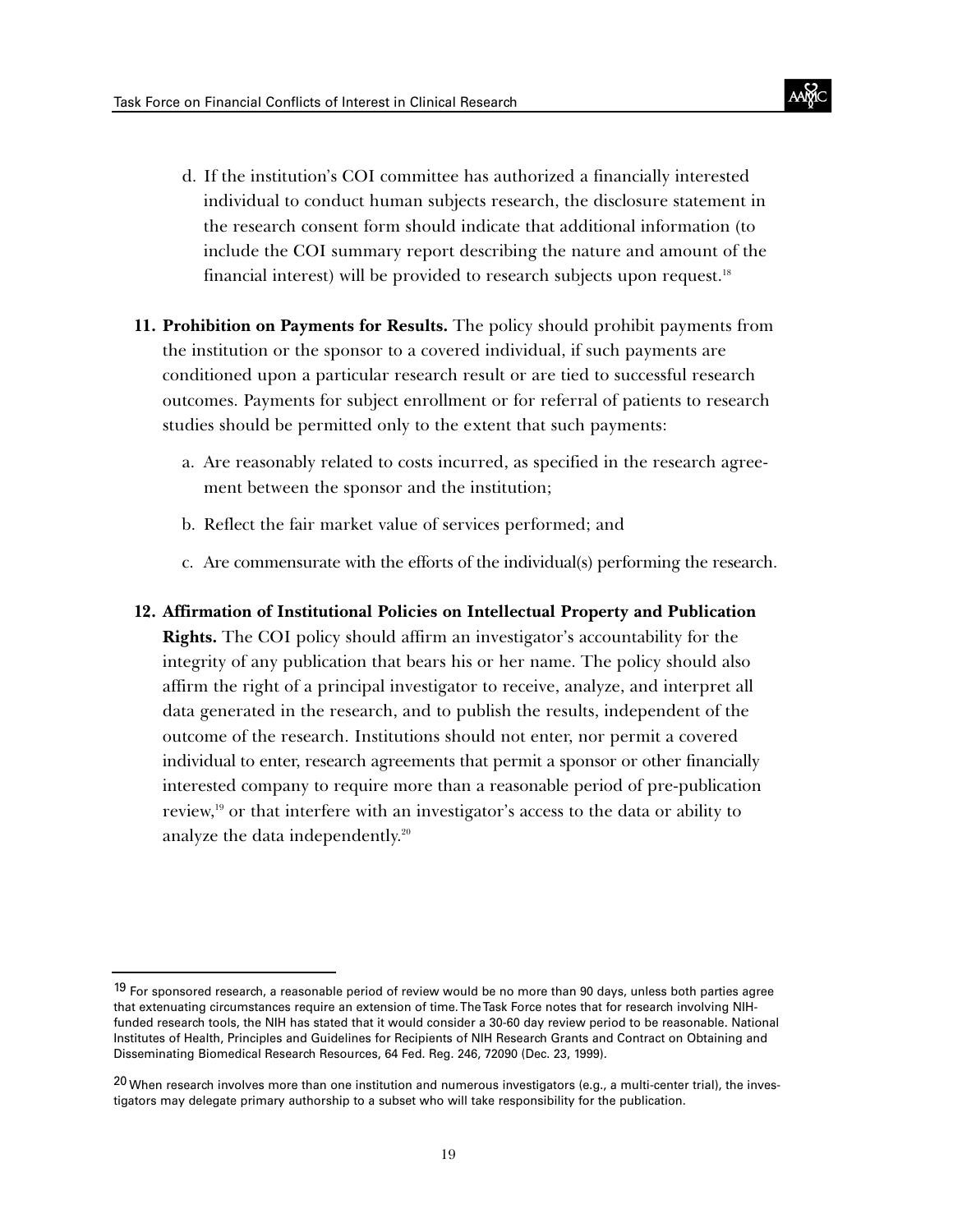

- **13. Protection of Students and Trainees.** Commercially sponsored research may give rise to financial incentives that conflict with a supervising researcher's responsibility to foster the academic development of students and trainees. Agreements with sponsors or financially interested companies that place restrictions on the activities of students or trainees or that bind students or trainees to non-disclosure provisions should ordinarily be prohibited. When deemed unavoidable, such agreements should be subjected to close scrutiny by the responsible university official and the institution's COI committee, and should be fully disclosed to all students and trainees prior to their involvement in the research. Under no circumstance should a student or trainee be permitted to participate in research if the terms and conditions of participation would prevent him or her from meeting applicable institutional degree requirements (e.g., completion and public defense of a thesis or dissertation). The institution's policy on financial interests in research should reaffirm, or explicitly cross-reference, the relevant institutional documents that address these matters.
- **14. Legal Obligations.** The policy documents should alert covered individuals to all state and federal requirements applicable to financial interests in research, including state financial disclosure laws (if applicable), state licensure and professional conduct standards relevant to conflict of interest, federal laws relative to "finders fees" for research subjects, and SEC prohibitions against insider trading. The policy should also direct investigators who conduct FDA-regulated research to familiarize them selves with FDA policies concerning promotional activities.
- **15. Sanctions.** The policy should define the range of possible sanctions for noncompliance, up to and including dismissal. The policy should reference the procedures to be followed for sanctioning violations and for appealing adverse determinations.

#### **C. Policy Implementation**

**1. Information Flow.** Institutions should implement policies, procedures, and systems that will facilitate prompt reporting of significant financial interests to the institution and enable the timely flow of accurate and complete information to and from the COI committee, the responsible IRB(s), the institutional Office of Technology Licensing, and responsible institutional officials.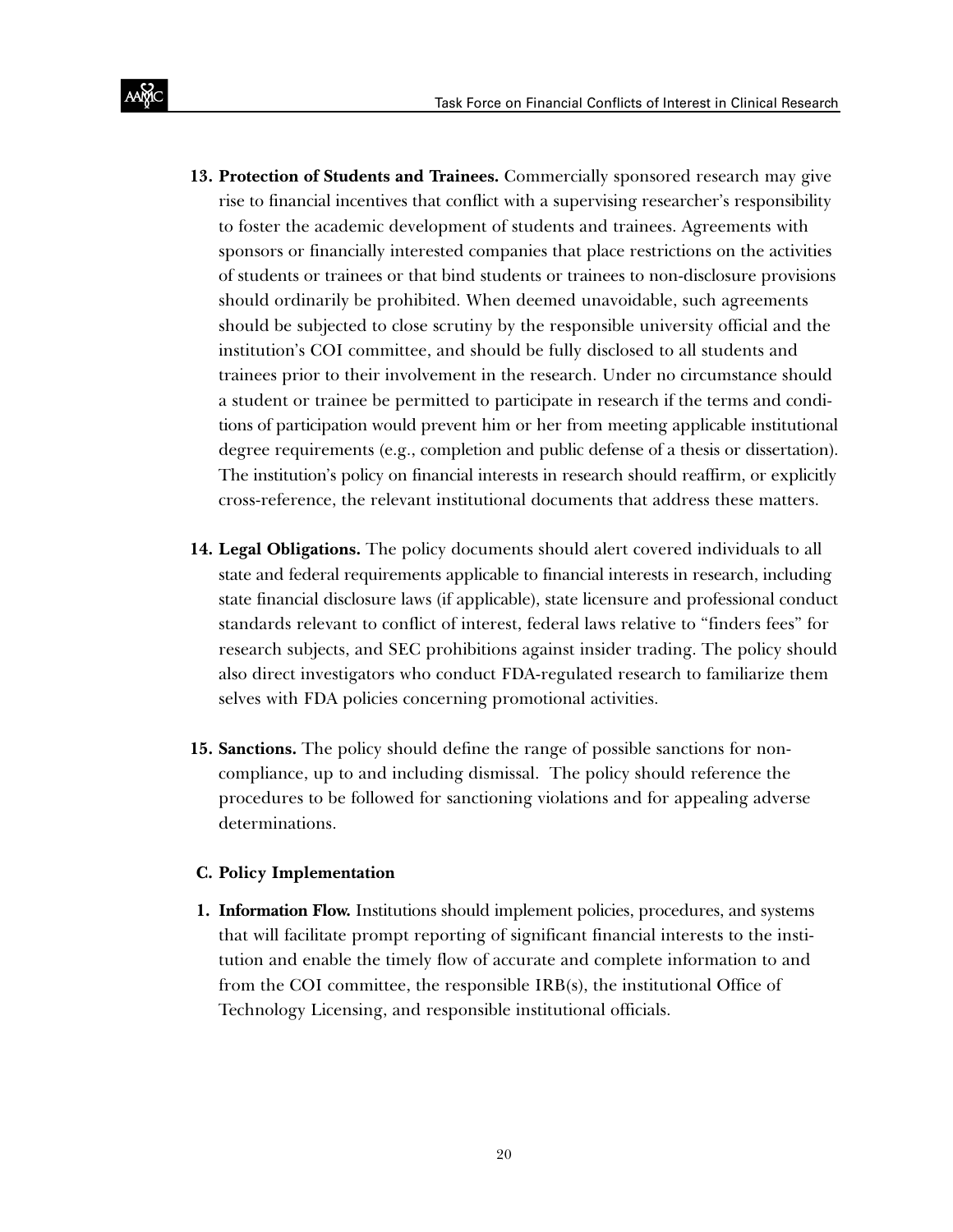

- **2. Electronic Reporting Form.** To enhance the efficiency of the reporting process, institutions should consider adopting an electronic disclosure form and permitting covered individuals to make and update financial reports on-line and in real time.
- **3. Resources.** Implementation of a comprehensive, effective COI policy may require institutions to devote new resources to their compliance effort. Institutions should ensure that adequate resources and personnel are allocated to support effective, credible oversight of financial interests in human subjects research.
- **4. Written Acknowledgement Required.** Institutions should require that all individuals who conduct human subjects research read and acknowledge in writing that they understand and agree to comply with the institution's COI policies.
- **5. Education and Training.** Institutions should adopt mechanisms for disseminating COI policies to all faculty, staff, students, and trainees, and for providing appropriate education and training in these policies.
- **6. Compliance Monitoring.** Institutions should regularly assess compliance with COI policies through the use of internal audit mechanisms and other appropriate self-evaluation strategies.
- **7. Accreditation.** The effectiveness of COI policies and a formal assessment of institution-wide compliance with these policies should be examined as an element of any accreditation process for the institution's human subjects protection program.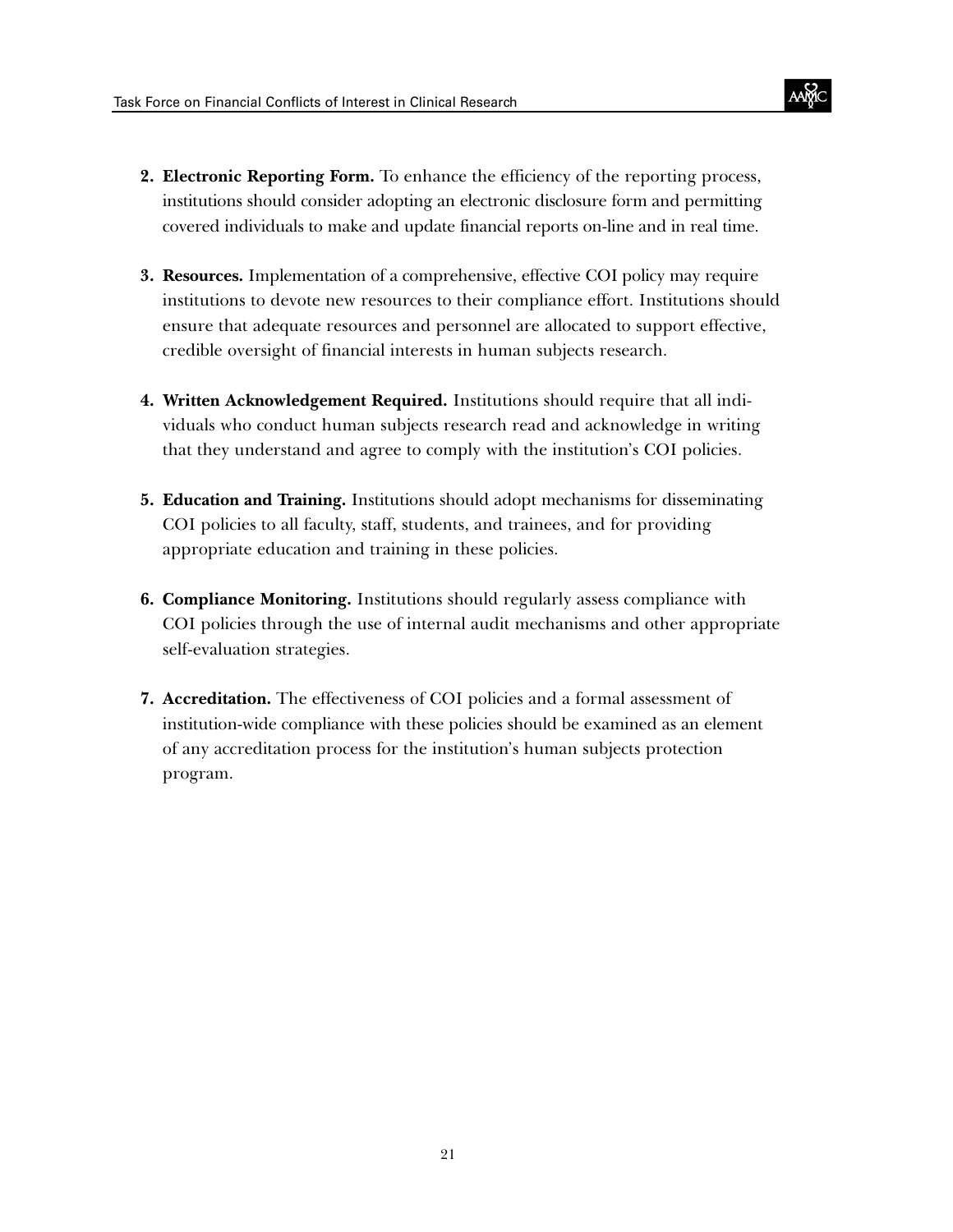## **Epilogue**

During the past two decades, remarkable advancements in biomedical research and the stimulus of the Bayh-Dole Act have vastly increased the breadth and depth of engagement of academic medicine with industry. The growth of the biotechnology industry is a celebrated accomplishment of the U.S. economy during the second half of the 20th century, and together with the information technology industry has spurred public perception of research universities as engines of economic development and social betterment. But at the same time, the public insists that universities remain unblemished by financial selfinterest and continue to serve society as trusted and impartial arbiters of knowledge. This "conflict of public expectations" is nowhere more intense than in academic medicine and in research involving human subjects, where the steadily deepening engagement of clinical research with the world of commerce is seen by many influential observers as threatening both research integrity and the welfare of research participants.

The Task Force acknowledges the enormous benefits that have inured to the public from the commercial development of medical inventions made in academic medical centers and anticipates that the relationships of these centers with industry will only continue to deepen in an era in which terms like genomics, proteomics, and physiomics are becoming commonplace. But the Task Force also recognizes that the public's extraordinary support of academic biomedical research will remain critically dependent upon public confidence and trust that are especially vulnerable in research involving human subjects. This is the reality, and it must be appreciated by industry as much as by academe if their future interactions are to thrive.

This first report from the AAMC Task Force on Financial Conflicts of Interest in Clinical Research deals with individual financial interests. It intends to raise the standards of institutional oversight and management of financial conflicts of interest, and make them more uniform across academic medicine. The report respects institutional autonomy: the recommended policy and guidance provide a floor that permits institutions to adopt even more stringent provisions if they wish. The report eschews a "one size fits all approach:" it recognizes that each case of potential financial conflict of interest in research must be closely examined on its merits, and must respect the particular institutional, individual, and scientific circumstances that may attend it.